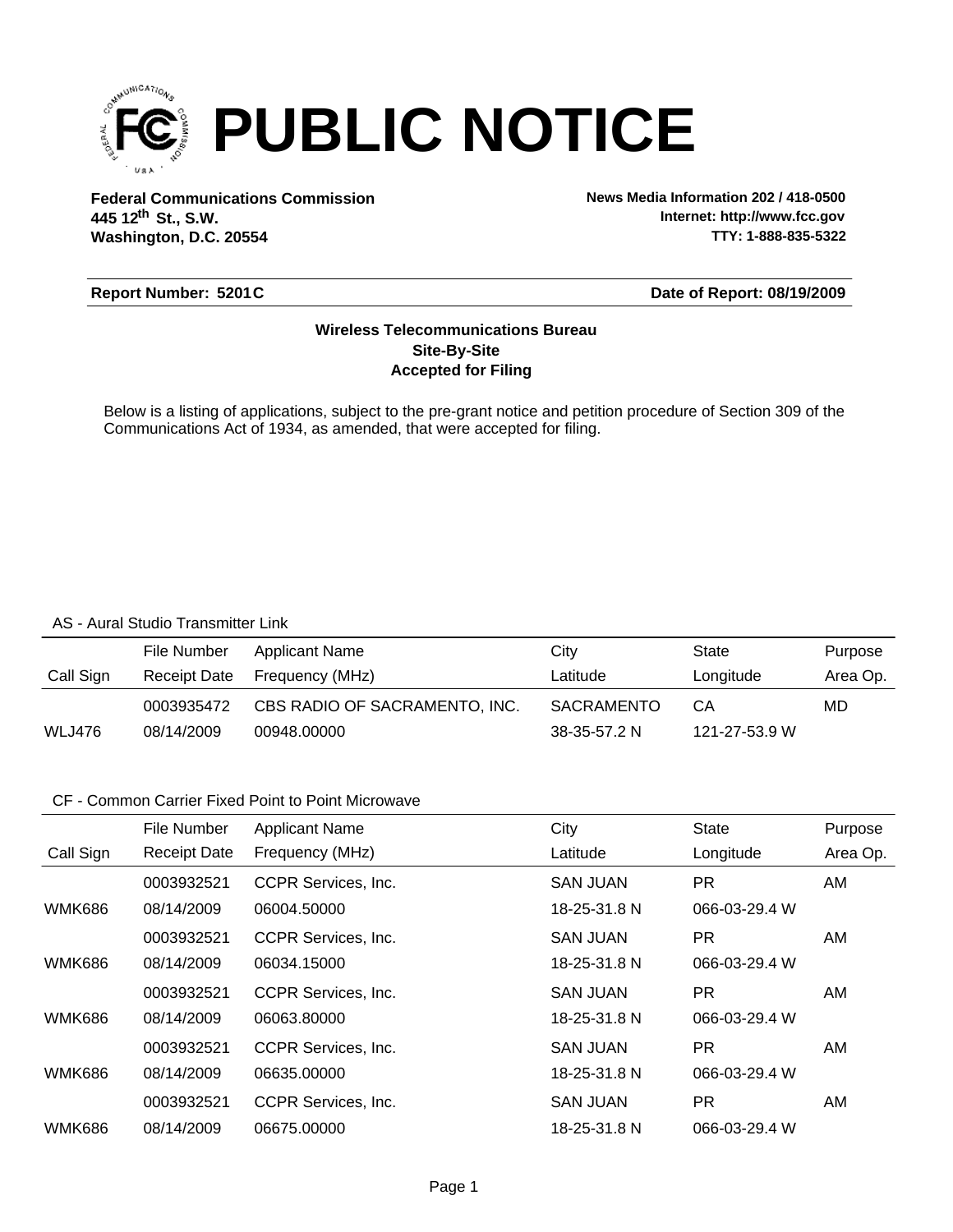## CF - Common Carrier Fixed Point to Point Microwave

|               | File Number         | <b>Applicant Name</b>             | City             | <b>State</b>  | Purpose  |
|---------------|---------------------|-----------------------------------|------------------|---------------|----------|
| Call Sign     | <b>Receipt Date</b> | Frequency (MHz)                   | Latitude         | Longitude     | Area Op. |
|               | 0003932521          | CCPR Services, Inc.               | <b>SAN JUAN</b>  | <b>PR</b>     | AM       |
| <b>WMK686</b> | 08/14/2009          | 10551.25000                       | 18-25-31.8 N     | 066-03-29.4 W |          |
|               | 0003932521          | CCPR Services, Inc.               | <b>SAN JUAN</b>  | <b>PR</b>     | AM       |
| <b>WMK686</b> | 08/14/2009          | 10715.00000                       | 18-25-31.8 N     | 066-03-29.4 W |          |
|               | 0003932521          | CCPR Services, Inc.               | <b>SAN JUAN</b>  | <b>PR</b>     | AM       |
| <b>WMK686</b> | 08/14/2009          | 10835.00000                       | 18-25-31.8 N     | 066-03-29.4 W |          |
|               | 0003932521          | CCPR Services, Inc.               | <b>SAN JUAN</b>  | <b>PR</b>     | AM       |
| <b>WMK686</b> | 08/14/2009          | 10875.00000                       | 18-25-31.8 N     | 066-03-29.4 W |          |
|               | 0003932521          | CCPR Services, Inc.               | <b>SAN JUAN</b>  | <b>PR</b>     | AM       |
| <b>WMK686</b> | 08/14/2009          | 10915.00000                       | 18-25-31.8 N     | 066-03-29.4 W |          |
|               | 0003932521          | CCPR Services, Inc.               | <b>SAN JUAN</b>  | <b>PR</b>     | AM       |
| <b>WMK686</b> | 08/14/2009          | 10955.00000                       | 18-25-31.8 N     | 066-03-29.4 W |          |
|               | 0003932521          | CCPR Services, Inc.               | <b>SAN JUAN</b>  | <b>PR</b>     | AM       |
| <b>WMK686</b> | 08/14/2009          | 10995.00000                       | 18-25-31.8 N     | 066-03-29.4 W |          |
|               | 0003932521          | CCPR Services, Inc.               | <b>SAN JUAN</b>  | <b>PR</b>     | AM       |
| <b>WMK686</b> | 08/14/2009          | 11115.00000                       | 18-25-31.8 N     | 066-03-29.4 W |          |
|               | 0003932521          | CCPR Services, Inc.               | <b>SAN JUAN</b>  | <b>PR</b>     | AM       |
| <b>WMK686</b> | 08/14/2009          | 11132.50000                       | 18-25-31.8 N     | 066-03-29.4 W |          |
|               | 0003932521          | CCPR Services, Inc.               | <b>SAN JUAN</b>  | <b>PR</b>     | AM       |
| <b>WMK686</b> | 08/14/2009          | 11155.00000                       | 18-25-31.8 N     | 066-03-29.4 W |          |
|               | 0003932521          | CCPR Services, Inc.               | <b>SAN JUAN</b>  | <b>PR</b>     | AM       |
| <b>WMK686</b> | 08/14/2009          | 11185.00000                       | 18-25-31.8 N     | 066-03-29.4 W |          |
|               | 0003932521          | CCPR Services, Inc.               | <b>SAN JUAN</b>  | <b>PR</b>     | AM       |
| <b>WMK686</b> | 08/14/2009          | 22425.00000                       | 18-25-31.8 N     | 066-03-29.4 W |          |
|               | 0003932947          | FiberTower Network Services Corp. | <b>ARLINGTON</b> | VA            | MD       |
| WQGC635       | 08/14/2009          | 10795.00000                       | 38-53-01.1 N     | 077-07-04.4 W |          |
|               | 0003932947          | FiberTower Network Services Corp. | <b>ARLINGTON</b> | VA            | MD       |
| WQGC635       | 08/14/2009          | 10875.00000                       | 38-53-01.1 N     | 077-07-04.4 W |          |
|               | 0003932947          | FiberTower Network Services Corp. | <b>ARLINGTON</b> | VA            | MD       |
| WQGC635       | 08/14/2009          | 10935.00000                       | 38-53-01.1 N     | 077-07-04.4 W |          |
|               | 0003932947          | FiberTower Network Services Corp. | <b>ARLINGTON</b> | VA            | MD       |
| WQGC635       | 08/14/2009          | 11015.00000                       | 38-53-01.1 N     | 077-07-04.4 W |          |
|               | 0003932947          | FiberTower Network Services Corp. | <b>ARLINGTON</b> | <b>VA</b>     | MD       |
| WQGC635       | 08/14/2009          | 21820.00000                       | 38-53-01.1 N     | 077-07-04.4 W |          |
|               | 0003932947          | FiberTower Network Services Corp. | <b>ARLINGTON</b> | <b>VA</b>     | MD       |
| WQGC635       | 08/14/2009          | 21925.00000                       | 38-53-01.1 N     | 077-07-04.4 W |          |
|               | 0003932947          | FiberTower Network Services Corp. | <b>ARLINGTON</b> | VA            | MD       |
| WQGC635       | 08/14/2009          | 21970.00000                       | 38-53-01.1 N     | 077-07-04.4 W |          |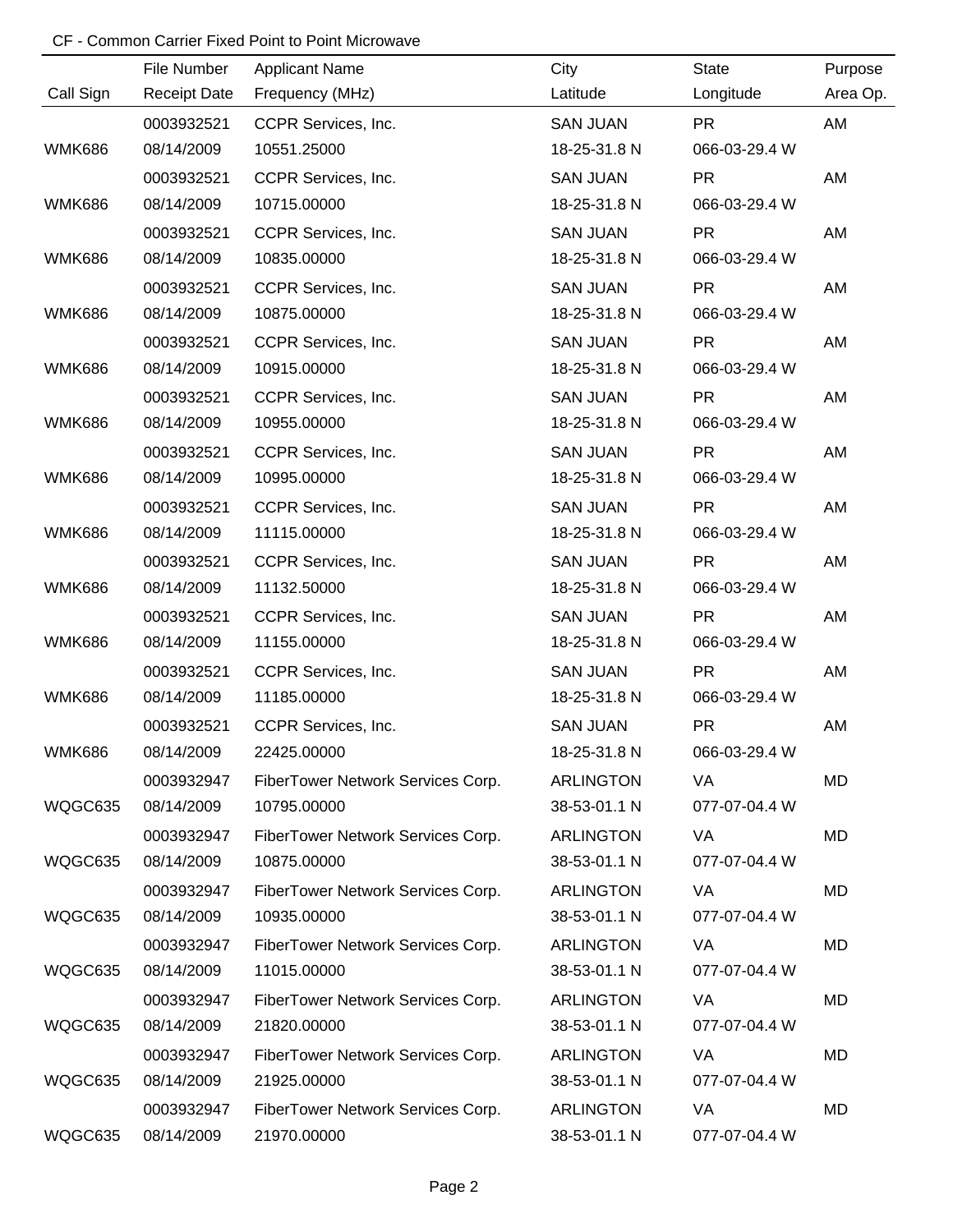## CF - Common Carrier Fixed Point to Point Microwave

|                | File Number         | <b>Applicant Name</b>             | City              | <b>State</b>  | Purpose   |
|----------------|---------------------|-----------------------------------|-------------------|---------------|-----------|
| Call Sign      | <b>Receipt Date</b> | Frequency (MHz)                   | Latitude          | Longitude     | Area Op.  |
|                | 0003932947          | FiberTower Network Services Corp. | <b>ARLINGTON</b>  | VA            | MD        |
| WQGC635        | 08/14/2009          | 21975.00000                       | 38-53-01.1 N      | 077-07-04.4 W |           |
|                | 0003932948          | FiberTower Network Services Corp. | <b>ALEXANDRIA</b> | VA            | <b>MD</b> |
| WQGC856        | 08/14/2009          | 10715.00000                       | 38-49-58.0 N      | 077-07-04.0 W |           |
|                | 0003932948          | FiberTower Network Services Corp. | <b>ALEXANDRIA</b> | <b>VA</b>     | <b>MD</b> |
| WQGC856        | 08/14/2009          | 11115.00000                       | 38-49-58.0 N      | 077-07-04.0 W |           |
|                | 0003932948          | FiberTower Network Services Corp. | <b>ALEXANDRIA</b> | VA            | MD        |
| WQGC856        | 08/14/2009          | 11365.00000                       | 38-49-58.0 N      | 077-07-04.0 W |           |
|                | 0003932948          | FiberTower Network Services Corp. | <b>ALEXANDRIA</b> | VA            | MD        |
| WQGC856        | 08/14/2009          | 11425.00000                       | 38-49-58.0 N      | 077-07-04.0 W |           |
|                | 0003932948          | FiberTower Network Services Corp. | <b>ALEXANDRIA</b> | VA            | MD        |
| WQGC856        | 08/14/2009          | 11505.00000                       | 38-49-58.0 N      | 077-07-04.0 W |           |
|                | 0003932948          | FiberTower Network Services Corp. | <b>ALEXANDRIA</b> | <b>VA</b>     | MD        |
| WQGC856        | 08/14/2009          | 21820.00000                       | 38-49-58.0 N      | 077-07-04.0 W |           |
|                | 0003932948          | FiberTower Network Services Corp. | <b>ALEXANDRIA</b> | VA            | MD        |
| WQGC856        | 08/14/2009          | 21825.00000                       | 38-49-58.0 N      | 077-07-04.0 W |           |
|                | 0003932948          | FiberTower Network Services Corp. | <b>ALEXANDRIA</b> | VA            | MD        |
| WQGC856        | 08/14/2009          | 21870.00000                       | 38-49-58.0 N      | 077-07-04.0 W |           |
|                | 0003932948          | FiberTower Network Services Corp. | <b>ALEXANDRIA</b> | VA            | MD        |
| WQGC856        | 08/14/2009          | 21920.00000                       | 38-49-58.0 N      | 077-07-04.0 W |           |
|                | 0003932948          | FiberTower Network Services Corp. | <b>ALEXANDRIA</b> | VA            | <b>MD</b> |
| WQGC856        | 08/14/2009          | 21970.00000                       | 38-49-58.0 N      | 077-07-04.0 W |           |
|                | 0003934029          | New Par                           | <b>BLUFFTON</b>   | OH            | MD        |
| WPOV282        | 08/14/2009          | 06197.24000                       | 40-53-52.0 N      | 083-52-55.0 W |           |
|                | 0003934029          | New Par                           | <b>BLUFFTON</b>   | OH            | MD        |
| WPOV282        | 08/14/2009          | 06226.89000                       | 40-53-52.0 N      | 083-52-55.0 W |           |
|                | 0003934029          | New Par                           | <b>BLUFFTON</b>   | OH            | MD        |
| WPOV282        | 08/14/2009          | 06256.54000                       | 40-53-52.0 N      | 083-52-55.0 W |           |
|                | 0003934029          | New Par                           | <b>BLUFFTON</b>   | OH            | MD        |
| WPOV282        | 08/14/2009          | 06286.19000                       | 40-53-52.0 N      | 083-52-55.0 W |           |
|                | 0003934029          | New Par                           | <b>BLUFFTON</b>   | OH            | MD        |
| WPOV282        | 08/14/2009          | 06315.84000                       | 40-53-52.0 N      | 083-52-55.0 W |           |
|                | 0003934029          | New Par                           | <b>BLUFFTON</b>   | OH            | MD        |
| WPOV282        | 08/14/2009          | 06404.79000                       | 40-53-52.0 N      | 083-52-55.0 W |           |
|                | 0003935452          | Verizon Wireless (VAW) LLC        | Jewel Junction    | <b>OR</b>     | MD        |
| <b>WQHI632</b> | 08/14/2009          | 06063.80000                       | 45-49-10.5 N      | 123-30-05.0 W |           |
|                | 0003935452          | Verizon Wireless (VAW) LLC        | Jewel Junction    | <b>OR</b>     | MD        |
| <b>WQHI632</b> | 08/14/2009          | 10563.12500                       | 45-49-10.5 N      | 123-30-05.0 W |           |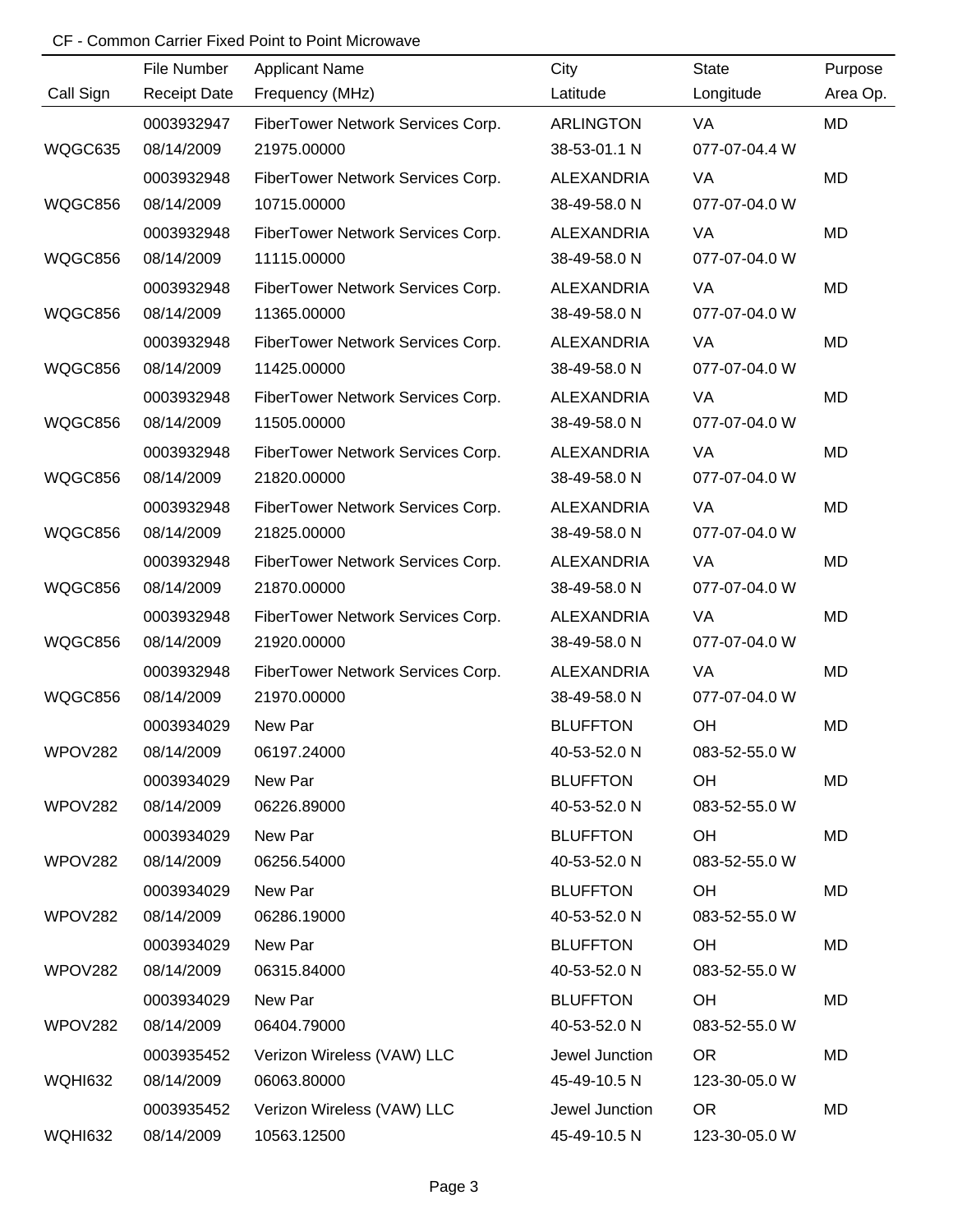# CF - Common Carrier Fixed Point to Point Microwave

|                | File Number         | <b>Applicant Name</b>                       | City                | <b>State</b>  | Purpose   |
|----------------|---------------------|---------------------------------------------|---------------------|---------------|-----------|
| Call Sign      | <b>Receipt Date</b> | Frequency (MHz)                             | Latitude            | Longitude     | Area Op.  |
|                | 0003935452          | Verizon Wireless (VAW) LLC                  | Jewel Junction      | <b>OR</b>     | <b>MD</b> |
| <b>WQHI632</b> | 08/14/2009          | 11405.00000                                 | 45-49-10.5 N        | 123-30-05.0 W |           |
|                | 0003935559          | UNITED STATES CELLULAR OPERATIN ROGUE RIVER |                     | <b>OR</b>     | <b>MD</b> |
| <b>WMR218</b>  | 08/14/2009          | 06256.54000                                 | 42-26-43.4 N        | 123-13-00.2 W |           |
|                | 0003935559          | UNITED STATES CELLULAR OPERATIN ROGUE RIVER |                     | <b>OR</b>     | <b>MD</b> |
| <b>WMR218</b>  | 08/14/2009          | 06286.19000                                 | 42-26-43.4 N        | 123-13-00.2 W |           |
|                | 0003935559          | UNITED STATES CELLULAR OPERATIN ROGUE RIVER |                     | <b>OR</b>     | <b>MD</b> |
| <b>WMR218</b>  | 08/14/2009          | 06315.84000                                 | 42-26-43.4 N        | 123-13-00.2 W |           |
|                | 0003935559          | UNITED STATES CELLULAR OPERATIN ROGUE RIVER |                     | <b>OR</b>     | <b>MD</b> |
| <b>WMR218</b>  | 08/14/2009          | 06345.49000                                 | 42-26-43.4 N        | 123-13-00.2 W |           |
|                | 0003935559          | UNITED STATES CELLULAR OPERATIN ROGUE RIVER |                     | <b>OR</b>     | <b>MD</b> |
| <b>WMR218</b>  | 08/14/2009          | 06375.14000                                 | 42-26-43.4 N        | 123-13-00.2 W |           |
|                | 0003935559          | UNITED STATES CELLULAR OPERATIN ROGUE RIVER |                     | <b>OR</b>     | <b>MD</b> |
| <b>WMR218</b>  | 08/14/2009          | 06404.79000                                 | 42-26-43.4 N        | 123-13-00.2 W |           |
|                | 0003935559          | UNITED STATES CELLULAR OPERATIN ROGUE RIVER |                     | <b>OR</b>     | MD        |
| <b>WMR218</b>  | 08/14/2009          | 06626.25000                                 | 42-26-43.4 N        | 123-13-00.2 W |           |
|                | 0003935559          | UNITED STATES CELLULAR OPERATIN ROGUE RIVER |                     | <b>OR</b>     | <b>MD</b> |
| <b>WMR218</b>  | 08/14/2009          | 11365.00000                                 | 42-26-43.4 N        | 123-13-00.2 W |           |
|                | 0003934030          | New Par                                     | <b>Bluffton</b>     | OH            | <b>NE</b> |
|                | 08/14/2009          | 06152.75000                                 | 40-51-58.7 N        | 083-55-23.3 W |           |
|                | 0003935451          | Verizon Wireless (VAW) LLC                  | <b>Forest Grove</b> | <b>OR</b>     | <b>NE</b> |
|                | 08/14/2009          | 06004.50000                                 | 45-31-21.3 N        | 123-06-07.7 W |           |
|                | 0003935453          | Verizon Wireless (VAW) LLC                  | North Plains        | <b>OR</b>     | <b>NE</b> |
|                | 08/14/2009          | 06256.54000                                 | 45-44-38.7 N        | 123-08-07.6 W |           |
|                | 0003935453          | Verizon Wireless (VAW) LLC                  | North Plains        | <b>OR</b>     | <b>NE</b> |
|                | 08/14/2009          | 06315.84000                                 | 45-44-38.7 N        | 123-08-07.6 W |           |

### CL - Cellular

|           | File Number         | Applicant Name     | City             | State         | Purpose  |
|-----------|---------------------|--------------------|------------------|---------------|----------|
| Call Sign | <b>Receipt Date</b> | Frequency (MHz)    | Latitude         | Longitude     | Area Op. |
|           | 0003935751          | Cellco Partnership | CAVE JUNCTION OR |               | MD       |
| KNKN393   | 08/14/2009          |                    | 42-15-30.6 N     | 123-39-41.3 W |          |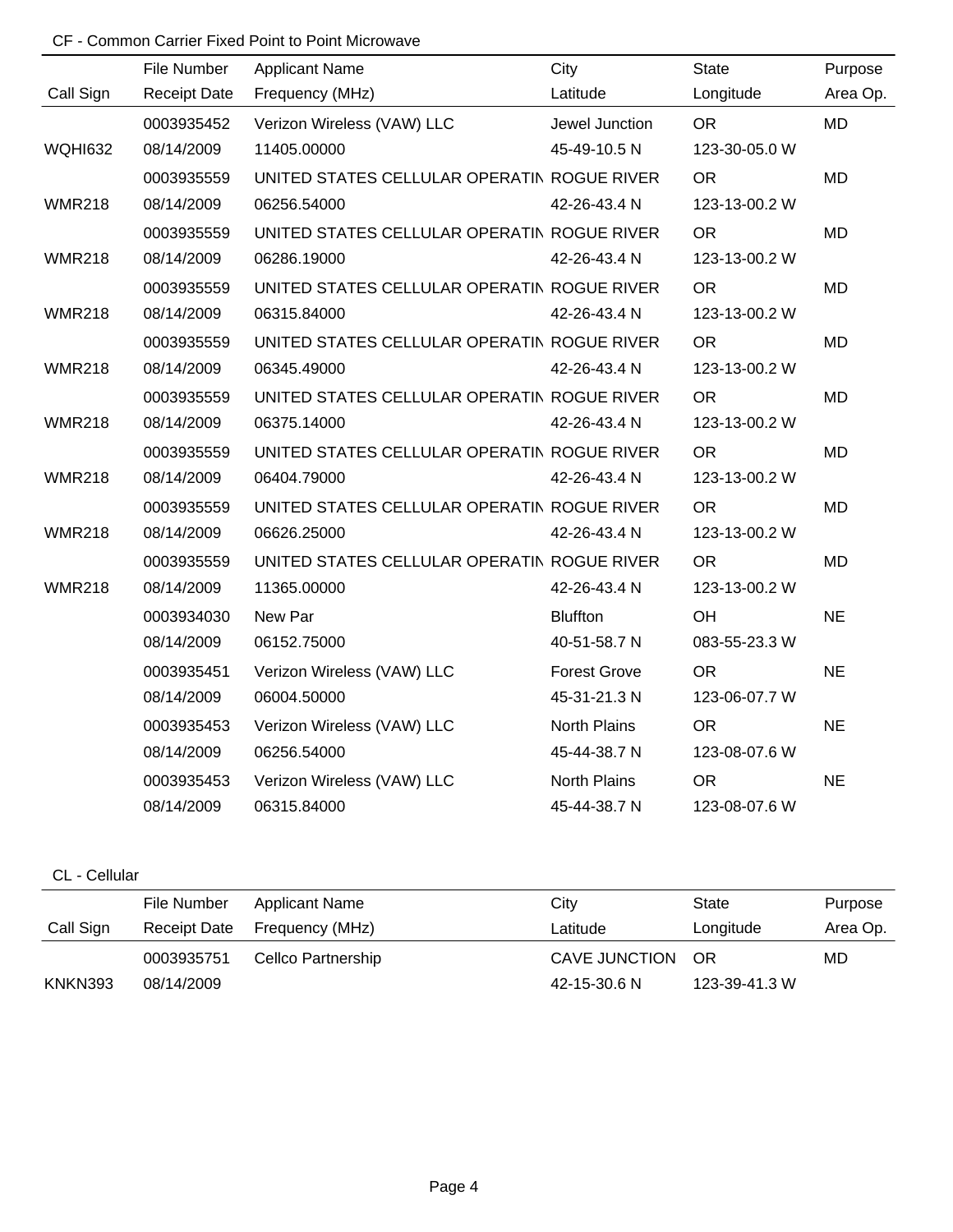# GM - 800 MHz Conventional SMR (SMR, Site-specific)

|           | File Number         | <b>Applicant Name</b>    | City     | <b>State</b> | Purpose  |
|-----------|---------------------|--------------------------|----------|--------------|----------|
| Call Sign | <b>Receipt Date</b> | Frequency (MHz)          | Latitude | Longitude    | Area Op. |
|           | 0003935482          | NEXTEL WIP LICENSE CORP. |          |              | RO.      |
| WQHH481   | 08/14/2009          |                          |          |              |          |
|           | 0003935512          | NEXTEL WIP LICENSE CORP. |          |              | RO       |
| WQHH480   | 08/14/2009          |                          |          |              |          |
|           | 0003935513          | NEXTEL WIP LICENSE CORP. |          |              | RO       |
| WQHH482   | 08/14/2009          |                          |          |              |          |

# GX - SMR, 806-821/851-866 MHz, Conventional

|           | File Number         | <b>Applicant Name</b>            | City     | <b>State</b> | Purpose   |
|-----------|---------------------|----------------------------------|----------|--------------|-----------|
| Call Sign | <b>Receipt Date</b> | Frequency (MHz)                  | Latitude | Longitude    | Area Op.  |
|           | 0003935301          | NEXTEL OF TEXAS INC DBA NEXTEL C |          |              | <b>RO</b> |
| WPFX347   | 08/14/2009          |                                  |          |              |           |
|           | 0003935338          | NEXTEL OF TEXAS INC DBA NEXTEL C |          |              | <b>RO</b> |
| WPPL767   | 08/14/2009          |                                  |          |              |           |
|           | 0003935347          | NEXTEL OF TEXAS INC DBA NEXTEL C |          |              | <b>RO</b> |
| WPPL768   | 08/14/2009          |                                  |          |              |           |
|           | 0003935351          | NEXTEL OF TEXAS INC DBA NEXTEL C |          |              | <b>RO</b> |
| WPPL760   | 08/14/2009          |                                  |          |              |           |
|           | 0003935366          | NEXTEL OF TEXAS INC DBA NEXTEL C |          |              | <b>RO</b> |
| WPPL772   | 08/14/2009          |                                  |          |              |           |
|           | 0003935369          | NEXTEL OF TEXAS INC DBA NEXTEL C |          |              | <b>RO</b> |
| WPFX379   | 08/14/2009          |                                  |          |              |           |
|           | 0003935378          | NEXTEL OF TEXAS INC DBA NEXTEL C |          |              | <b>RO</b> |
| WPFY444   | 08/14/2009          |                                  |          |              |           |
|           | 0003935391          | NEXTEL OF TEXAS INC DBA NEXTEL C |          |              | <b>RO</b> |
| WPPL763   | 08/14/2009          |                                  |          |              |           |
|           | 0003935405          | NEXTEL OF TEXAS INC DBA NEXTEL C |          |              | <b>RO</b> |
| WPPL753   | 08/14/2009          |                                  |          |              |           |
|           | 0003935406          | NEXTEL OF TEXAS INC DBA NEXTEL C |          |              | <b>RO</b> |
| WPPL754   | 08/14/2009          |                                  |          |              |           |
|           | 0003935409          | NEXTEL OF TEXAS INC DBA NEXTEL C |          |              | <b>RO</b> |
| WPPL761   | 08/14/2009          |                                  |          |              |           |
|           | 0003935410          | NEXTEL OF TEXAS INC DBA NEXTEL C |          |              | <b>RO</b> |
| WPPL762   | 08/14/2009          |                                  |          |              |           |
|           | 0003935412          | NEXTEL OF TEXAS INC DBA NEXTEL C |          |              | <b>RO</b> |
| WPPL765   | 08/14/2009          |                                  |          |              |           |
|           | 0003935413          | Nextel of Texas, Inc.            |          |              | <b>RO</b> |
| WPPC885   | 08/14/2009          |                                  |          |              |           |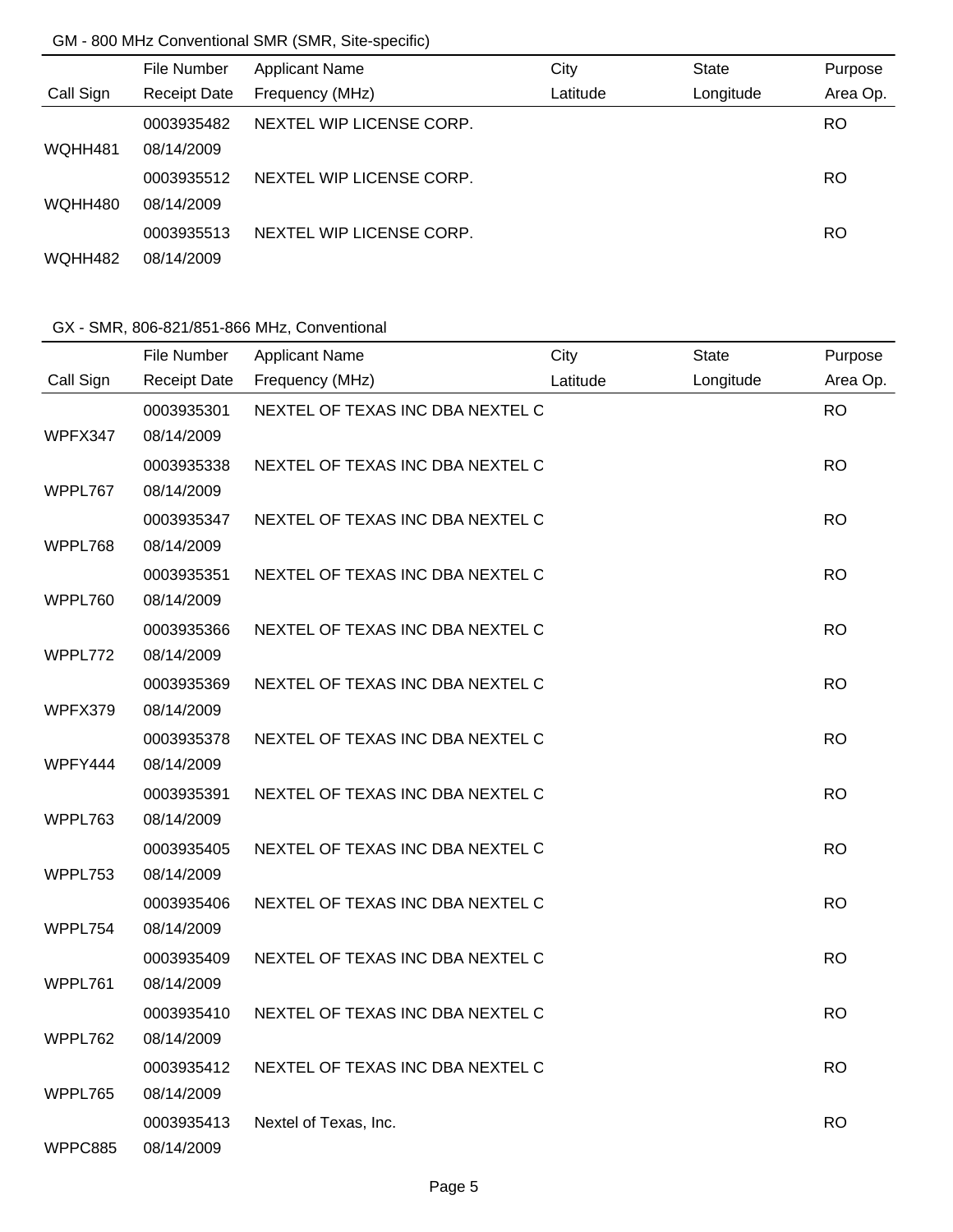## GX - SMR, 806-821/851-866 MHz, Conventional

|           | File Number         | <b>Applicant Name</b>            | City     | <b>State</b> | Purpose  |
|-----------|---------------------|----------------------------------|----------|--------------|----------|
| Call Sign | <b>Receipt Date</b> | Frequency (MHz)                  | Latitude | Longitude    | Area Op. |
|           | 0003935414          | NEXTEL OF TEXAS INC DBA NEXTEL C |          |              | RO.      |
| WPFX327   | 08/14/2009          |                                  |          |              |          |
|           | 0003935517          | NEXTEL WIP LICENSE CORP.         |          |              | RO       |
| WPFZ813   | 08/14/2009          |                                  |          |              |          |
|           | 0003935554          | Nextel WIP Expansion Two Corp.   |          |              | RO       |
| WPFX355   | 08/14/2009          |                                  |          |              |          |

## IK - Industrial/Business Pool - Commercial, Conventional

|           | File Number         | <b>Applicant Name</b>                   | City     | <b>State</b> | Purpose     |
|-----------|---------------------|-----------------------------------------|----------|--------------|-------------|
| Call Sign | <b>Receipt Date</b> | Frequency (MHz)                         | Latitude | Longitude    | Area Op.    |
|           | 0003935460          | Portable Communications Specialists Inc |          | IL           | <b>NE</b>   |
|           | 08/14/2009          | 00461.81250                             |          |              | S           |
|           | 0003935460          | Portable Communications Specialists Inc |          | IL           | <b>NE</b>   |
|           | 08/14/2009          | 00462.81250                             |          |              | S           |
|           | 0003935460          | Portable Communications Specialists Inc |          | IL           | <b>NE</b>   |
|           | 08/14/2009          | 00463.81250                             |          |              | S           |
|           | 0003935460          | Portable Communications Specialists Inc |          | IL           | <b>NE</b>   |
|           | 08/14/2009          | 00464.28750                             |          |              | S           |
|           | 0003935460          | Portable Communications Specialists Inc |          | IL           | <b>NE</b>   |
|           | 08/14/2009          | 00464.81250                             |          |              | S           |
|           | 0003935460          | Portable Communications Specialists Inc |          | IL           | <b>NE</b>   |
|           | 08/14/2009          | 00466.81250                             |          |              | S           |
|           | 0003935460          | Portable Communications Specialists Inc |          | IL           | <b>NE</b>   |
|           | 08/14/2009          | 00467.81250                             |          |              | S           |
|           | 0003935460          | Portable Communications Specialists Inc |          | IL           | <b>NE</b>   |
|           | 08/14/2009          | 00468.81250                             |          |              | S           |
|           | 0003935460          | Portable Communications Specialists Inc |          | IL           | <b>NE</b>   |
|           | 08/14/2009          | 00469.28750                             |          |              | $\mathsf S$ |
|           | 0003935460          | Portable Communications Specialists Inc |          | IL           | <b>NE</b>   |
|           | 08/14/2009          | 00469.81250                             |          |              | S           |

|           | File Number  | Applicant Name                         | City               | State         | Purpose  |
|-----------|--------------|----------------------------------------|--------------------|---------------|----------|
| Call Sign | Receipt Date | Frequency (MHz)                        | Latitude           | Longitude     | Area Op. |
|           | 0003930914   | CLEARWIRE HAWAII PARTNERS SPEC Wajanae |                    | HI            | AM.      |
|           | 08/14/2009   | 10935.00000                            | $21 - 24 - 35.0$ N | 158-10-35.0 W |          |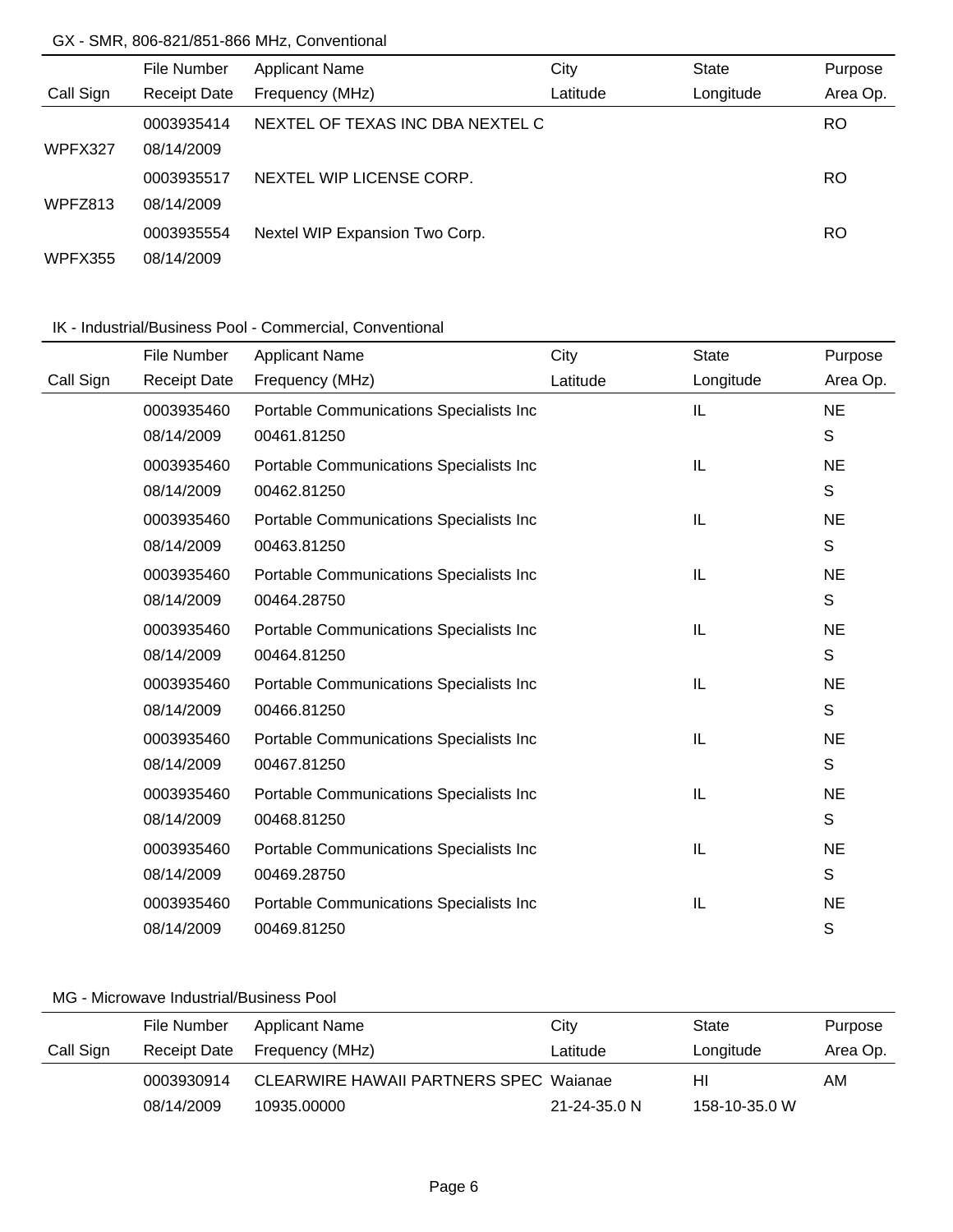|           | File Number         | <b>Applicant Name</b>                             | City         | <b>State</b>   | Purpose   |
|-----------|---------------------|---------------------------------------------------|--------------|----------------|-----------|
| Call Sign | <b>Receipt Date</b> | Frequency (MHz)                                   | Latitude     | Longitude      | Area Op.  |
|           | 0003930914          | <b>CLEARWIRE HAWAII PARTNERS SPEC Waianae</b>     |              | HI             | AM        |
|           | 08/14/2009          | 11225.00000                                       | 21-24-35.0 N | 158-10-35.0 W  |           |
|           | 0003931393          | Clearwire Hawaii Partners Spectrum LLC PEARL CITY |              | HI             | AM        |
| WQJI383   | 08/14/2009          | 10735.00000                                       | 21-24-12.2 N | 158-05-52.8 W  |           |
|           | 0003931393          | Clearwire Hawaii Partners Spectrum LLC PEARL CITY |              | HI             | AM        |
| WQJI383   | 08/14/2009          | 11305.00000                                       | 21-24-12.2 N | 158-05-52.8 W  |           |
|           | 0003931393          | Clearwire Hawaii Partners Spectrum LLC PEARL CITY |              | HI             | AM        |
| WQJI383   | 08/14/2009          | 11345.00000                                       | 21-24-12.2 N | 158-05-52.8 W  |           |
|           | 0003931393          | Clearwire Hawaii Partners Spectrum LLC PEARL CITY |              | HI             | AM        |
| WQJI383   | 08/14/2009          | 11405.00000                                       | 21-24-12.2 N | 158-05-52.8 W  |           |
|           | 0003931393          | Clearwire Hawaii Partners Spectrum LLC PEARL CITY |              | HI             | AM        |
| WQJI383   | 08/14/2009          | 11425.00000                                       | 21-24-12.2 N | 158-05-52.8 W  |           |
|           | 0003931393          | Clearwire Hawaii Partners Spectrum LLC PEARL CITY |              | HI             | AM        |
| WQJI383   | 08/14/2009          | 11465.00000                                       | 21-24-12.2 N | 158-05-52.8 W  |           |
|           | 0003931393          | Clearwire Hawaii Partners Spectrum LLC PEARL CITY |              | HI             | AM        |
| WQJI383   | 08/14/2009          | 11605.00000                                       | 21-24-12.2 N | 158-05-52.8 W  |           |
|           | 0003931393          | Clearwire Hawaii Partners Spectrum LLC PEARL CITY |              | HI             | AM        |
| WQJI383   | 08/14/2009          | 17815.00000                                       | 21-24-12.2 N | 158-05-52.8 W  |           |
|           | 0003932903          | Clearwire Hawaii Partners Spectrum LLC Honolulu   |              | HI             | <b>MD</b> |
| WQDU718   | 08/14/2009          | 11225.00000                                       | 21-20-05.0 N | 157-55-01.0 W  |           |
|           | 0003932903          | Clearwire Hawaii Partners Spectrum LLC Honolulu   |              | HI             | <b>MD</b> |
| WQDU718   | 08/14/2009          | 11305.00000                                       | 21-20-05.0 N | 157-55-01.0 W  |           |
|           | 0003932903          | Clearwire Hawaii Partners Spectrum LLC Honolulu   |              | H <sub>l</sub> | <b>MD</b> |
| WQDU718   | 08/14/2009          | 17915.00000                                       | 21-20-05.0 N | 157-55-01.0 W  |           |
|           | 0003932903          | Clearwire Hawaii Partners Spectrum LLC Honolulu   |              | HI             | MD        |
| WQDU718   | 08/14/2009          | 18115.00000                                       | 21-20-05.0 N | 157-55-01.0 W  |           |
|           | 0003932903          | Clearwire Hawaii Partners Spectrum LLC Honolulu   |              | HI             | MD        |
| WQDU718   | 08/14/2009          | 21925.00000                                       | 21-20-05.0 N | 157-55-01.0 W  |           |
|           | 0003932903          | Clearwire Hawaii Partners Spectrum LLC Honolulu   |              | HI             | MD        |
| WQDU718   | 08/14/2009          | 22025.00000                                       | 21-20-05.0 N | 157-55-01.0 W  |           |
|           | 0003932903          | Clearwire Hawaii Partners Spectrum LLC Honolulu   |              | HI             | MD        |
| WQDU718   | 08/14/2009          | 22225.00000                                       | 21-20-05.0 N | 157-55-01.0 W  |           |
|           | 0003932903          | Clearwire Hawaii Partners Spectrum LLC Honolulu   |              | HI             | <b>MD</b> |
| WQDU718   | 08/14/2009          | 22325.00000                                       | 21-20-05.0 N | 157-55-01.0 W  |           |
|           | 0003932904          | Clearwire Hawaii Partners Spectrum LLC Ewa Beach  |              | H <sub>l</sub> | MD        |
| WQDT908   | 08/14/2009          | 11225.00000                                       | 21-19-46.6 N | 158-02-06.0 W  |           |
|           | 0003932904          | Clearwire Hawaii Partners Spectrum LLC Ewa Beach  |              | HI             | MD        |
| WQDT908   | 08/14/2009          | 11305.00000                                       | 21-19-46.6 N | 158-02-06.0 W  |           |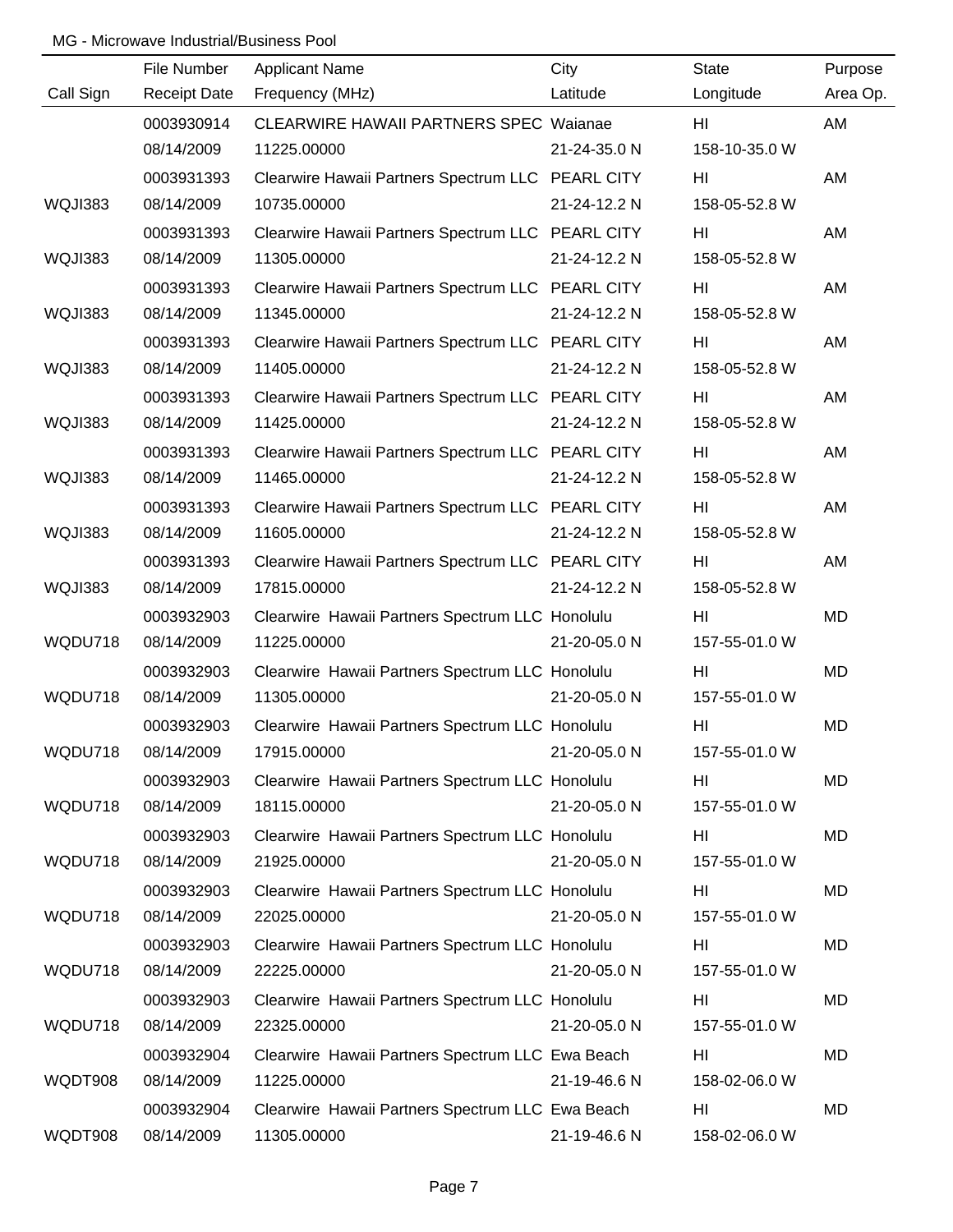|           | File Number         | <b>Applicant Name</b>                            | City         | <b>State</b>   | Purpose   |
|-----------|---------------------|--------------------------------------------------|--------------|----------------|-----------|
| Call Sign | <b>Receipt Date</b> | Frequency (MHz)                                  | Latitude     | Longitude      | Area Op.  |
|           | 0003932904          | Clearwire Hawaii Partners Spectrum LLC Ewa Beach |              | HI             | <b>MD</b> |
| WQDT908   | 08/14/2009          | 11465.00000                                      | 21-19-46.6 N | 158-02-06.0 W  |           |
|           | 0003932904          | Clearwire Hawaii Partners Spectrum LLC Ewa Beach |              | HI             | <b>MD</b> |
| WQDT908   | 08/14/2009          | 11545.00000                                      | 21-19-46.6 N | 158-02-06.0 W  |           |
|           | 0003932904          | Clearwire Hawaii Partners Spectrum LLC Ewa Beach |              | HI             | MD        |
| WQDT908   | 08/14/2009          | 23125.00000                                      | 21-19-46.6 N | 158-02-06.0 W  |           |
|           | 0003932904          | Clearwire Hawaii Partners Spectrum LLC Ewa Beach |              | HI             | <b>MD</b> |
| WQDT908   | 08/14/2009          | 23175.00000                                      | 21-19-46.6 N | 158-02-06.0 W  |           |
|           | 0003932941          | NORTHWEST PIPELINE CORPORATIOI MOUNT VERNON      |              | WA             | MD        |
| WNEQ519   | 08/14/2009          | 00941.66250                                      | 48-21-52.4 N | 122-16-06.6 W  |           |
|           | 0003932941          | NORTHWEST PIPELINE CORPORATIOI MOUNT VERNON      |              | <b>WA</b>      | MD        |
| WNEQ519   | 08/14/2009          | 02139.60000                                      | 48-21-52.4 N | 122-16-06.6 W  |           |
|           | 0003932941          | NORTHWEST PIPELINE CORPORATION MOUNT VERNON      |              | <b>WA</b>      | MD        |
| WNEQ519   | 08/14/2009          | 06775.00000                                      | 48-21-52.4 N | 122-16-06.6 W  |           |
|           | 0003932941          | NORTHWEST PIPELINE CORPORATIOI MOUNT VERNON      |              | WA             | MD        |
| WNEQ519   | 08/14/2009          | 06805.00000                                      | 48-21-52.4 N | 122-16-06.6 W  |           |
|           | 0003932941          | NORTHWEST PIPELINE CORPORATIOI MOUNT VERNON      |              | WA             | MD        |
| WNEQ519   | 08/14/2009          | 11667.50000                                      | 48-21-52.4 N | 122-16-06.6 W  |           |
|           | 0003932942          | NORTHWEST PIPELINE CORPORATIOI SUMAS             |              | <b>WA</b>      | MD        |
| WNEQ521   | 08/14/2009          | 06286.19000                                      | 49-00-05.4 N | 122-13-13.5 W  |           |
|           | 0003932942          | NORTHWEST PIPELINE CORPORATIOI SUMAS             |              | <b>WA</b>      | MD        |
| WNEQ521   | 08/14/2009          | 06391.20000                                      | 49-00-05.4 N | 122-13-13.5 W  |           |
|           | 0003932943          | NORTHWEST PIPELINE CORPORATIOI SEDRO WOOLLEY WA  |              |                | <b>MD</b> |
| WNEQ518   | 08/14/2009          | 02189.60000                                      | 48-25-22.3 N | 122-12-56.5 W  |           |
|           | 0003932943          | NORTHWEST PIPELINE CORPORATIOI SEDRO WOOLLEY WA  |              |                | MD        |
| WNEQ518   | 08/14/2009          | 11177.50000                                      | 48-25-22.3 N | 122-12-56.5 W  |           |
|           | 0003932944          | Clearwire Hawaii Partners Spectrum LLC Honolulu  |              | HI             | MD        |
| WQDT881   | 08/14/2009          | 10915.00000                                      | 21-23-55.1 N | 157-58-45.7 W  |           |
|           | 0003932944          | Clearwire Hawaii Partners Spectrum LLC Honolulu  |              | HI             | MD        |
| WQDT881   | 08/14/2009          | 10975.00000                                      | 21-23-55.1 N | 157-58-45.7 W  |           |
|           | 0003932944          | Clearwire Hawaii Partners Spectrum LLC Honolulu  |              | HI             | MD        |
| WQDT881   | 08/14/2009          | 18015.00000                                      | 21-23-55.1 N | 157-58-45.7 W  |           |
|           | 0003932944          | Clearwire Hawaii Partners Spectrum LLC Honolulu  |              | H <sub>l</sub> | MD        |
| WQDT881   | 08/14/2009          | 18115.00000                                      | 21-23-55.1 N | 157-58-45.7 W  |           |
|           | 0003932944          | Clearwire Hawaii Partners Spectrum LLC Honolulu  |              | HI             | MD        |
| WQDT881   | 08/14/2009          | 19400.00000                                      | 21-23-55.1 N | 157-58-45.7 W  |           |
|           | 0003932944          | Clearwire Hawaii Partners Spectrum LLC Honolulu  |              | HI             | MD        |
| WQDT881   | 08/14/2009          | 19440.00000                                      | 21-23-55.1 N | 157-58-45.7 W  |           |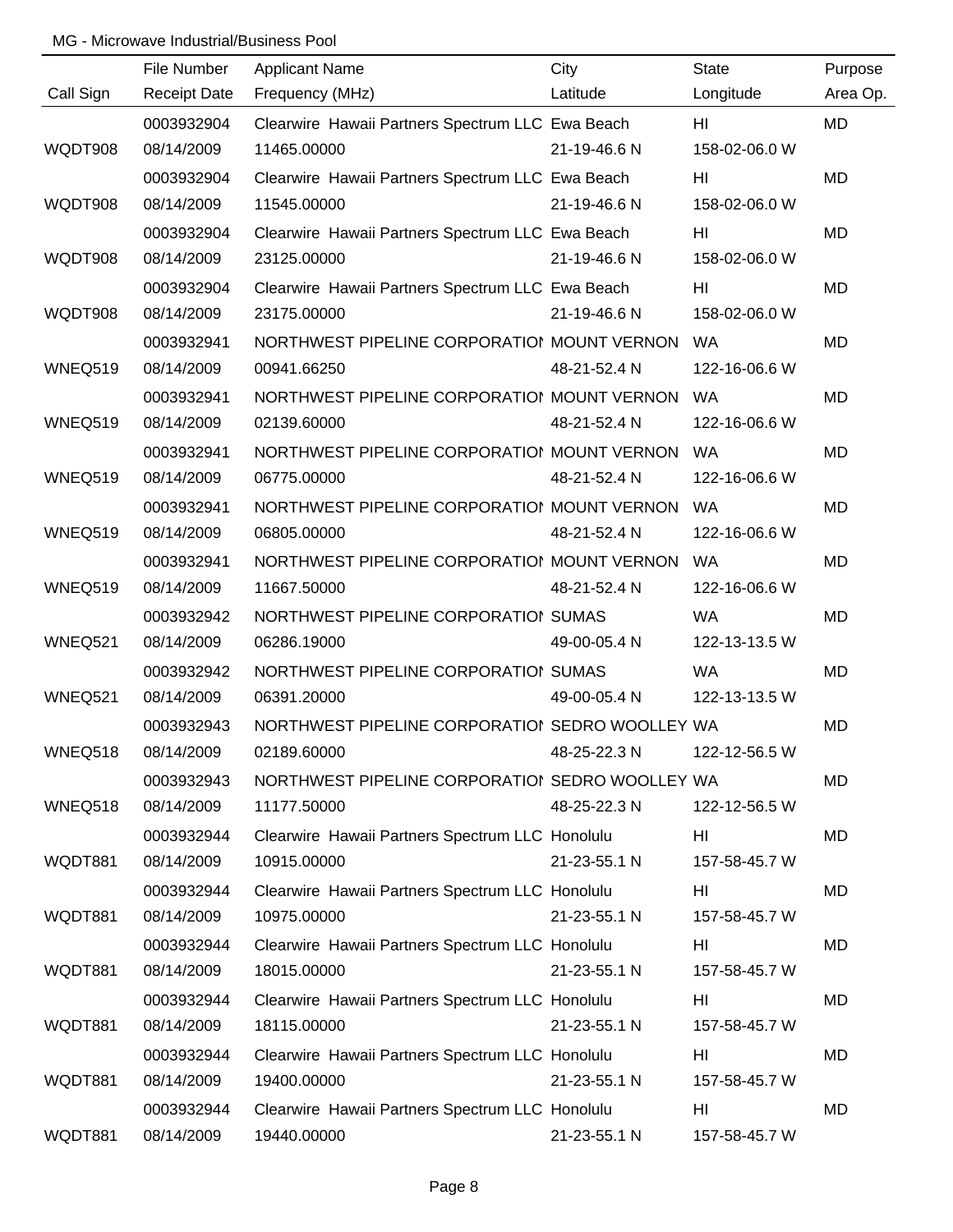|           | File Number         | <b>Applicant Name</b>                           | City                | <b>State</b>    | Purpose   |
|-----------|---------------------|-------------------------------------------------|---------------------|-----------------|-----------|
| Call Sign | <b>Receipt Date</b> | Frequency (MHz)                                 | Latitude            | Longitude       | Area Op.  |
|           | 0003932944          | Clearwire Hawaii Partners Spectrum LLC Honolulu |                     | HI              | MD        |
| WQDT881   | 08/14/2009          | 19475.00000                                     | 21-23-55.1 N        | 157-58-45.7 W   |           |
|           | 0003932944          | Clearwire Hawaii Partners Spectrum LLC Honolulu |                     | HI              | MD        |
| WQDT881   | 08/14/2009          | 19525.00000                                     | 21-23-55.1 N        | 157-58-45.7 W   |           |
|           | 0003932944          | Clearwire Hawaii Partners Spectrum LLC Honolulu |                     | HI              | MD        |
| WQDT881   | 08/14/2009          | 19625.00000                                     | 21-23-55.1 N        | 157-58-45.7 W   |           |
|           | 0003932944          | Clearwire Hawaii Partners Spectrum LLC Honolulu |                     | HI              | <b>MD</b> |
| WQDT881   | 08/14/2009          | 23025.00000                                     | 21-23-55.1 N        | 157-58-45.7 W   |           |
|           | 0003932944          | Clearwire Hawaii Partners Spectrum LLC Honolulu |                     | HI              | <b>MD</b> |
| WQDT881   | 08/14/2009          | 23120.00000                                     | 21-23-55.1 N        | 157-58-45.7 W   |           |
|           | 0003935670          | Clearwire Hawaii Partners Spectrum LLC Kaneohe  |                     | HI              | <b>MD</b> |
| WQDT682   | 08/14/2009          | 10775.00000                                     | 21-25-21.0 N        | 157-45-26.0 W   |           |
|           | 0003935670          | Clearwire Hawaii Partners Spectrum LLC Kaneohe  |                     | HI              | <b>MD</b> |
| WQDT682   | 08/14/2009          | 11225.00000                                     | 21-25-21.0 N        | 157-45-26.0 W   |           |
|           | 0003935670          | Clearwire Hawaii Partners Spectrum LLC Kaneohe  |                     | HI              | <b>MD</b> |
| WQDT682   | 08/14/2009          | 11345.00000                                     | 21-25-21.0 N        | 157-45-26.0 W   |           |
|           | 0003935670          | Clearwire Hawaii Partners Spectrum LLC Kaneohe  |                     | HI              | <b>MD</b> |
| WQDT682   | 08/14/2009          | 17865.00000                                     | 21-25-21.0 N        | 157-45-26.0 W   |           |
|           | 0003935670          | Clearwire Hawaii Partners Spectrum LLC Kaneohe  |                     | HI              | <b>MD</b> |
| WQDT682   | 08/14/2009          | 17920.00000                                     | 21-25-21.0 N        | 157-45-26.0 W   |           |
|           | 0003935670          | Clearwire Hawaii Partners Spectrum LLC Kaneohe  |                     | HI              | <b>MD</b> |
| WQDT682   | 08/14/2009          | 21875.00000                                     | 21-25-21.0 N        | 157-45-26.0 W   |           |
|           | 0003935672          | Clearwire Hawaii Partners Spectrum LLC Honolulu |                     | H <sub>II</sub> | <b>MD</b> |
| WQDT680   | 08/14/2009          | 10735.00000                                     | 21-20-09.8 N        | 157-48-45.3 W   |           |
|           | 0003935672          | Clearwire Hawaii Partners Spectrum LLC Honolulu |                     | HI              | MD        |
| WQDT680   | 08/14/2009          | 10855.00000                                     | 21-20-09.8 N        | 157-48-45.3 W   |           |
|           | 0003935672          | Clearwire Hawaii Partners Spectrum LLC Honolulu |                     | HI              | MD        |
| WQDT680   | 08/14/2009          | 19480.00000                                     | 21-20-09.8 N        | 157-48-45.3 W   |           |
|           | 0003935672          | Clearwire Hawaii Partners Spectrum LLC Honolulu |                     | HI              | MD        |
| WQDT680   | 08/14/2009          | 21825.00000                                     | 21-20-09.8 N        | 157-48-45.3 W   |           |
|           | 0003935449          | TOWER CONSULTING, INC.                          | <b>BOULDER CITY</b> | <b>NV</b>       | <b>NE</b> |
|           | 08/14/2009          | 21870.00000                                     | 36-02-37.5 N        | 114-48-58.4 W   |           |
|           | 0003935450          | TOWER CONSULTING, INC.                          | <b>BOULDER CITY</b> | <b>NV</b>       | <b>NE</b> |
|           | 08/14/2009          | 23070.00000                                     | 36-00-36.4 N        | 114-47-11.6 W   |           |
|           | 0003935533          | CORN BELT ENERGY CORPORATION                    |                     |                 | <b>RO</b> |
| WPOV254   | 08/14/2009          |                                                 |                     |                 |           |
|           | 0003935534          | CORN BELT ENERGY CORPORATION                    |                     |                 | <b>RO</b> |
| WPOV255   | 08/14/2009          |                                                 |                     |                 |           |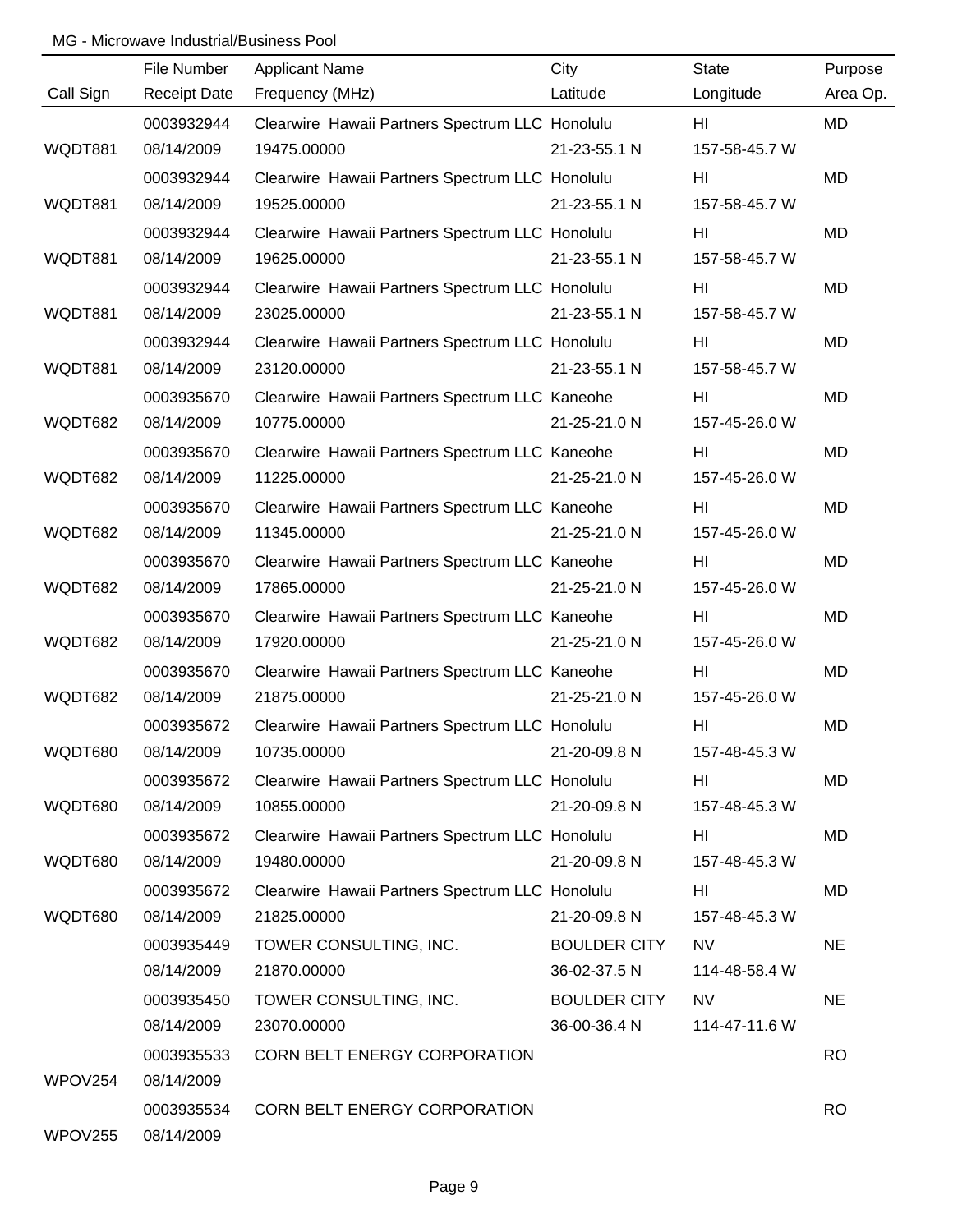|                | File Number         | <b>Applicant Name</b>               | City     | <b>State</b> | Purpose   |
|----------------|---------------------|-------------------------------------|----------|--------------|-----------|
| Call Sign      | <b>Receipt Date</b> | Frequency (MHz)                     | Latitude | Longitude    | Area Op.  |
|                | 0003935560          | <b>CONSUMERS PENNSYLVANIA WATER</b> |          |              | <b>RO</b> |
| <b>WNTW258</b> | 08/14/2009          |                                     |          |              |           |
|                | 0003935594          | LEHIGH NORTHAMPTON AIRPORT AUT      |          |              | RO        |
| WNTA745        | 08/14/2009          |                                     |          |              |           |
|                | 0003935596          | LEHIGH NORTHAMPTON AIRPORT AUT      |          |              | RO.       |
| WNTA746        | 08/14/2009          |                                     |          |              |           |

### NN - 3650-3700 MHz

|           | File Number | Applicant Name               | City     | State     | Purpose  |
|-----------|-------------|------------------------------|----------|-----------|----------|
| Call Sign |             | Receipt Date Frequency (MHz) | Latitude | Longitude | Area Op. |
|           | 0003935980  | Cuthrell Consulting, LLC     |          |           | NE.      |
|           | 08/14/2009  | 03650.00000 - 03700.00000    |          |           |          |

|           | File Number         | <b>Applicant Name</b>            | City     | <b>State</b> | Purpose   |
|-----------|---------------------|----------------------------------|----------|--------------|-----------|
| Call Sign | <b>Receipt Date</b> | Frequency (MHz)                  | Latitude | Longitude    | Area Op.  |
|           |                     |                                  |          |              |           |
|           | 0003935277          | NEXTEL OF TEXAS, INC.            |          |              | <b>RO</b> |
| WPPL790   | 08/14/2009          |                                  |          |              |           |
|           | 0003935278          | NEXTEL OF TEXAS INC DBA NEXTEL C |          |              | <b>RO</b> |
| WPPL792   | 08/14/2009          |                                  |          |              |           |
|           | 0003935279          | NEXTEL OF TEXAS, INC.            |          |              | <b>RO</b> |
| WPPL722   | 08/14/2009          |                                  |          |              |           |
|           | 0003935280          | NEXTEL OF TEXAS, INC.            |          |              | <b>RO</b> |
| WPPL724   | 08/14/2009          |                                  |          |              |           |
|           | 0003935281          | NEXTEL OF TEXAS, INC.            |          |              | <b>RO</b> |
| WPPL727   | 08/14/2009          |                                  |          |              |           |
|           | 0003935282          | NEXTEL OF TEXAS, INC.            |          |              | <b>RO</b> |
| WPPL728   | 08/14/2009          |                                  |          |              |           |
|           | 0003935283          | NEXTEL OF TEXAS INC DBA NEXTEL C |          |              | <b>RO</b> |
| WPPL729   | 08/14/2009          |                                  |          |              |           |
|           | 0003935284          | NEXTEL OF TEXAS INC DBA NEXTEL C |          |              | <b>RO</b> |
| WPPL730   | 08/14/2009          |                                  |          |              |           |
|           | 0003935285          | NEXTEL OF TEXAS, INC.            |          |              | <b>RO</b> |
| WPPL733   | 08/14/2009          |                                  |          |              |           |
|           | 0003935286          | NEXTEL OF TEXAS, INC.            |          |              | <b>RO</b> |
| WPPL734   | 08/14/2009          |                                  |          |              |           |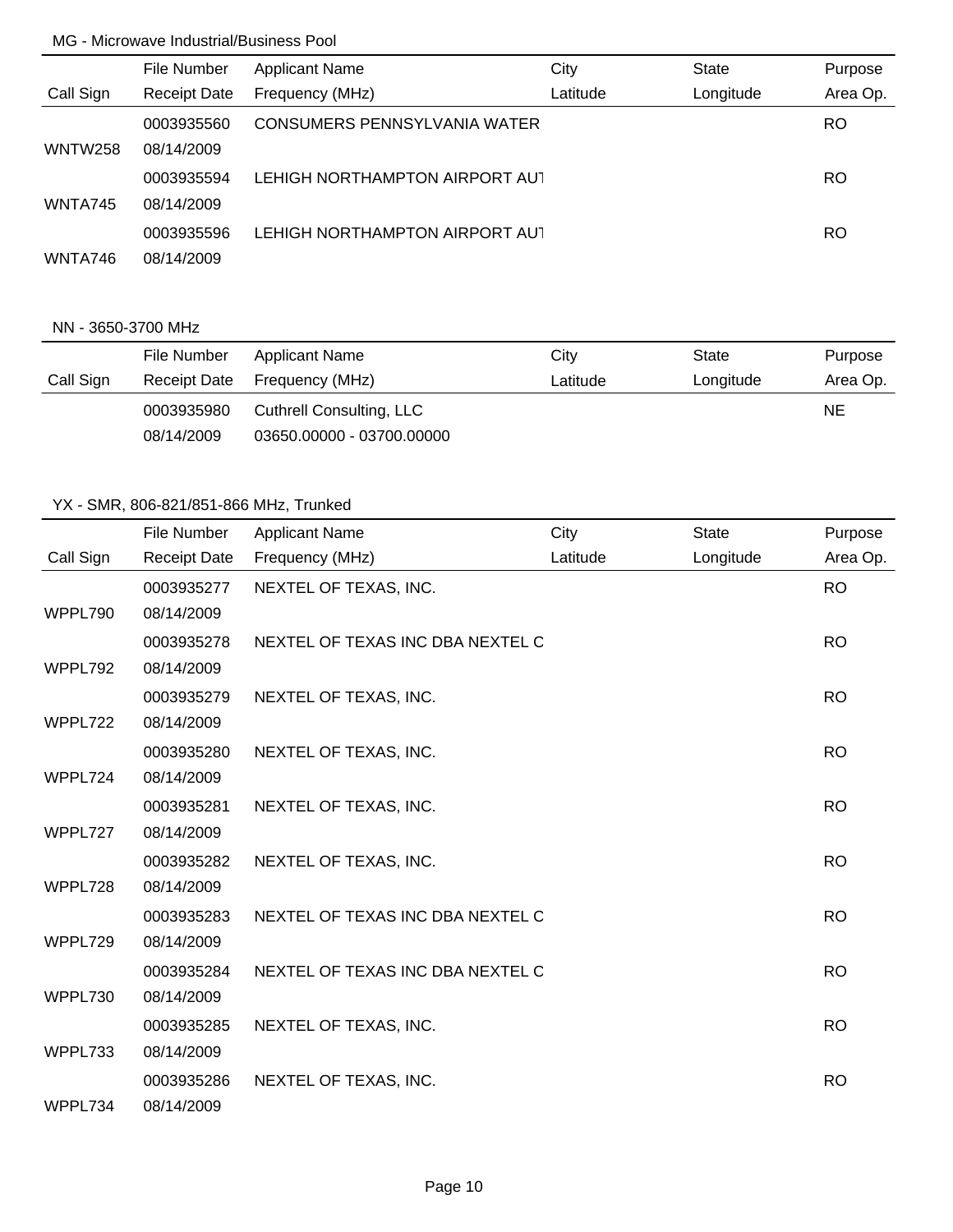|           | File Number              | <b>Applicant Name</b>            | City     | <b>State</b> | Purpose   |
|-----------|--------------------------|----------------------------------|----------|--------------|-----------|
| Call Sign | <b>Receipt Date</b>      | Frequency (MHz)                  | Latitude | Longitude    | Area Op.  |
|           | 0003935287               | NEXTEL OF TEXAS INC DBA NEXTEL C |          |              | <b>RO</b> |
| WPPL735   | 08/14/2009               |                                  |          |              |           |
|           | 0003935288               | NEXTEL OF TEXAS INC DBA NEXTEL C |          |              | <b>RO</b> |
| WPPL769   | 08/14/2009               |                                  |          |              |           |
|           | 0003935289               | NEXTEL OF TEXAS, INC.            |          |              | <b>RO</b> |
| WPPL770   | 08/14/2009               |                                  |          |              |           |
|           | 0003935290               | NEXTEL OF TEXAS, INC.            |          |              | <b>RO</b> |
| WPPL771   | 08/14/2009               |                                  |          |              |           |
|           | 0003935291               | NEXTEL OF TEXAS, INC.            |          |              | <b>RO</b> |
| WPPL775   | 08/14/2009               |                                  |          |              |           |
|           | 0003935292               | NEXTEL OF TEXAS, INC.            |          |              | <b>RO</b> |
| WPPL776   | 08/14/2009               |                                  |          |              |           |
|           | 0003935293               | NEXTEL OF TEXAS, INC.            |          |              | <b>RO</b> |
| WPPL777   | 08/14/2009               |                                  |          |              |           |
|           | 0003935294               | NEXTEL OF TEXAS, INC.            |          |              | <b>RO</b> |
| WPPL781   | 08/14/2009               |                                  |          |              |           |
|           | 0003935295               | NEXTEL OF TEXAS, INC.            |          |              | <b>RO</b> |
| WPPL783   | 08/14/2009               |                                  |          |              |           |
|           | 0003935296               | NEXTEL OF TEXAS, INC.            |          |              | <b>RO</b> |
| WPPL784   | 08/14/2009               |                                  |          |              |           |
| WPPL787   | 0003935297<br>08/14/2009 | NEXTEL OF TEXAS, INC.            |          |              | <b>RO</b> |
|           |                          |                                  |          |              | <b>RO</b> |
| WPPL672   | 0003935298<br>08/14/2009 | NEXTEL OF TEXAS, INC.            |          |              |           |
|           | 0003935299               | NEXTEL OF TEXAS, INC.            |          |              | <b>RO</b> |
| WPPL745   | 08/14/2009               |                                  |          |              |           |
|           | 0003935300               | NEXTEL OF TEXAS, INC.            |          |              | <b>RO</b> |
| WPPL756   | 08/14/2009               |                                  |          |              |           |
|           | 0003935302               | NEXTEL OF TEXAS, INC.            |          |              | <b>RO</b> |
| WPPL669   | 08/14/2009               |                                  |          |              |           |
|           | 0003935303               | NEXTEL OF TEXAS, INC.            |          |              | <b>RO</b> |
| WPPL679   | 08/14/2009               |                                  |          |              |           |
|           | 0003935304               | NEXTEL OF TEXAS, INC.            |          |              | <b>RO</b> |
| WPPL691   | 08/14/2009               |                                  |          |              |           |
|           | 0003935305               | NEXTEL OF TEXAS, INC.            |          |              | <b>RO</b> |
| WPPL717   | 08/14/2009               |                                  |          |              |           |
|           | 0003935306               | NEXTEL OF TEXAS INC DBA NEXTEL C |          |              | <b>RO</b> |
| WPPL732   | 08/14/2009               |                                  |          |              |           |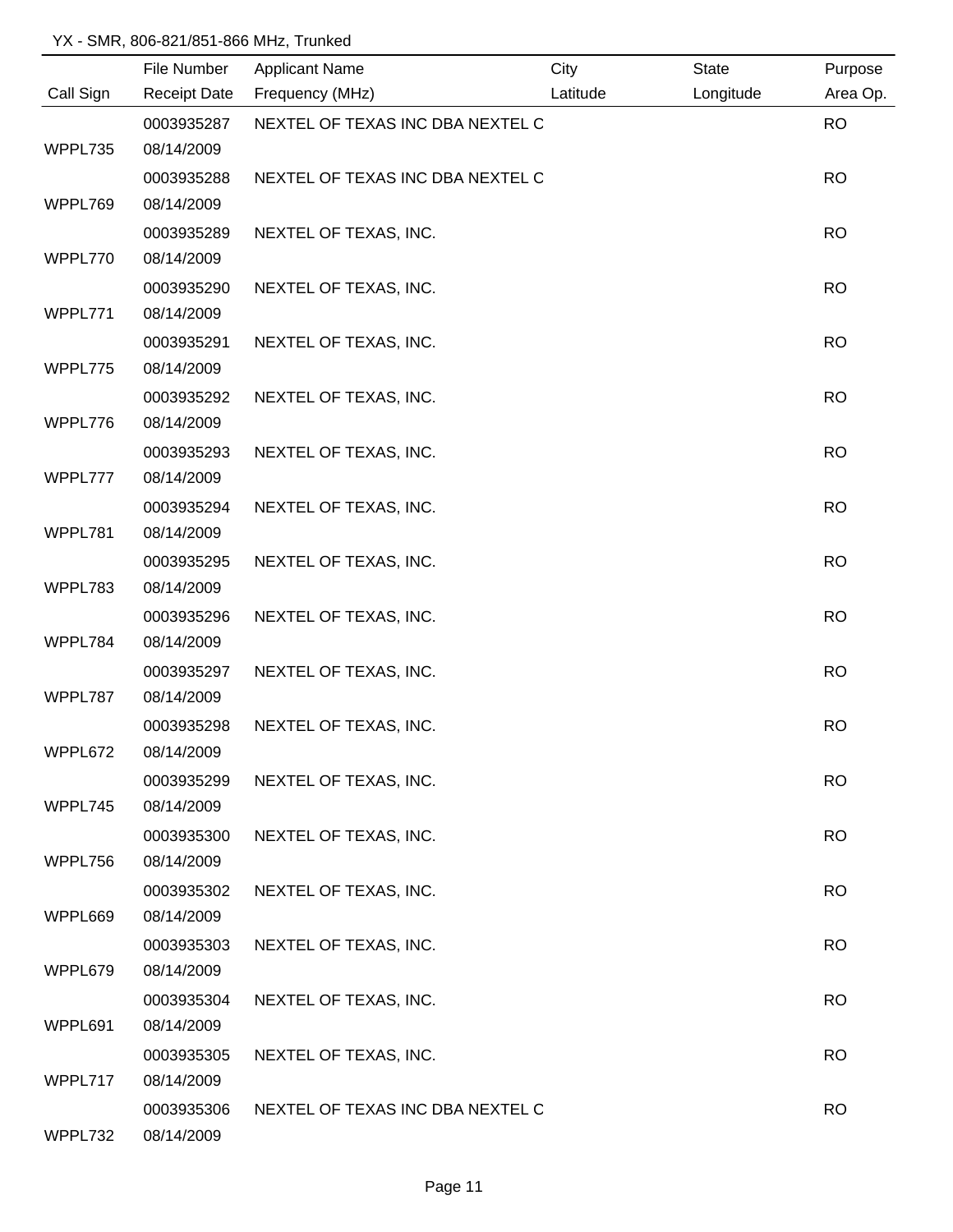|           | File Number         | <b>Applicant Name</b>            | City     | <b>State</b> | Purpose   |
|-----------|---------------------|----------------------------------|----------|--------------|-----------|
| Call Sign | <b>Receipt Date</b> | Frequency (MHz)                  | Latitude | Longitude    | Area Op.  |
|           | 0003935307          | NEXTEL OF TEXAS, INC.            |          |              | <b>RO</b> |
| WPPL780   | 08/14/2009          |                                  |          |              |           |
|           | 0003935308          | NEXTEL OF TEXAS, INC.            |          |              | <b>RO</b> |
| WPPL791   | 08/14/2009          |                                  |          |              |           |
|           | 0003935309          | NEXTEL OF TEXAS INC DBA NEXTEL C |          |              | <b>RO</b> |
| WPPL758   | 08/14/2009          |                                  |          |              |           |
|           | 0003935310          | NEXTEL OF TEXAS, INC.            |          |              | <b>RO</b> |
| WPPL662   | 08/14/2009          |                                  |          |              |           |
|           | 0003935311          | NEXTEL OF TEXAS, INC.            |          |              | <b>RO</b> |
| WPPL678   | 08/14/2009          |                                  |          |              |           |
|           | 0003935312          | NEXTEL OF TEXAS, INC.            |          |              | <b>RO</b> |
| WPPL680   | 08/14/2009          |                                  |          |              |           |
|           | 0003935313          | NEXTEL OF TEXAS, INC.            |          |              | <b>RO</b> |
| WPPL681   | 08/14/2009          |                                  |          |              |           |
|           | 0003935314          | NEXTEL OF TEXAS INC DBA NEXTEL C |          |              | <b>RO</b> |
| WPPL684   | 08/14/2009          |                                  |          |              |           |
|           | 0003935315          | NEXTEL OF TEXAS INC DBA NEXTEL C |          |              | <b>RO</b> |
| WPPL686   | 08/14/2009          |                                  |          |              |           |
|           | 0003935316          | NEXTEL OF TEXAS, INC.            |          |              | <b>RO</b> |
| WPPL645   | 08/14/2009          |                                  |          |              |           |
|           | 0003935317          | NEXTEL OF TEXAS, INC.            |          |              | <b>RO</b> |
| WPPL646   | 08/14/2009          |                                  |          |              |           |
|           | 0003935318          | NEXTEL OF TEXAS, INC.            |          |              | <b>RO</b> |
| WPPL687   | 08/14/2009          |                                  |          |              |           |
|           | 0003935319          | NEXTEL OF TEXAS INC DBA NEXTEL C |          |              | <b>RO</b> |
| WPPL688   | 08/14/2009          |                                  |          |              |           |
|           | 0003935320          | NEXTEL OF TEXAS, INC.            |          |              | <b>RO</b> |
| WPPL692   | 08/14/2009          |                                  |          |              |           |
|           | 0003935321          | NEXTEL OF TEXAS, INC.            |          |              | <b>RO</b> |
| WPPL693   | 08/14/2009          |                                  |          |              |           |
|           | 0003935322          | NEXTEL OF TEXAS INC DBA NEXTEL C |          |              | <b>RO</b> |
| WPPL694   | 08/14/2009          |                                  |          |              |           |
|           | 0003935323          | NEXTEL OF TEXAS, INC.            |          |              | <b>RO</b> |
| WPPL697   | 08/14/2009          |                                  |          |              |           |
|           | 0003935324          | NEXTEL OF TEXAS INC DBA NEXTEL C |          |              | <b>RO</b> |
| WPPL698   | 08/14/2009          |                                  |          |              |           |
|           | 0003935325          | NEXTEL OF TEXAS, INC.            |          |              | <b>RO</b> |
| WPPL699   | 08/14/2009          |                                  |          |              |           |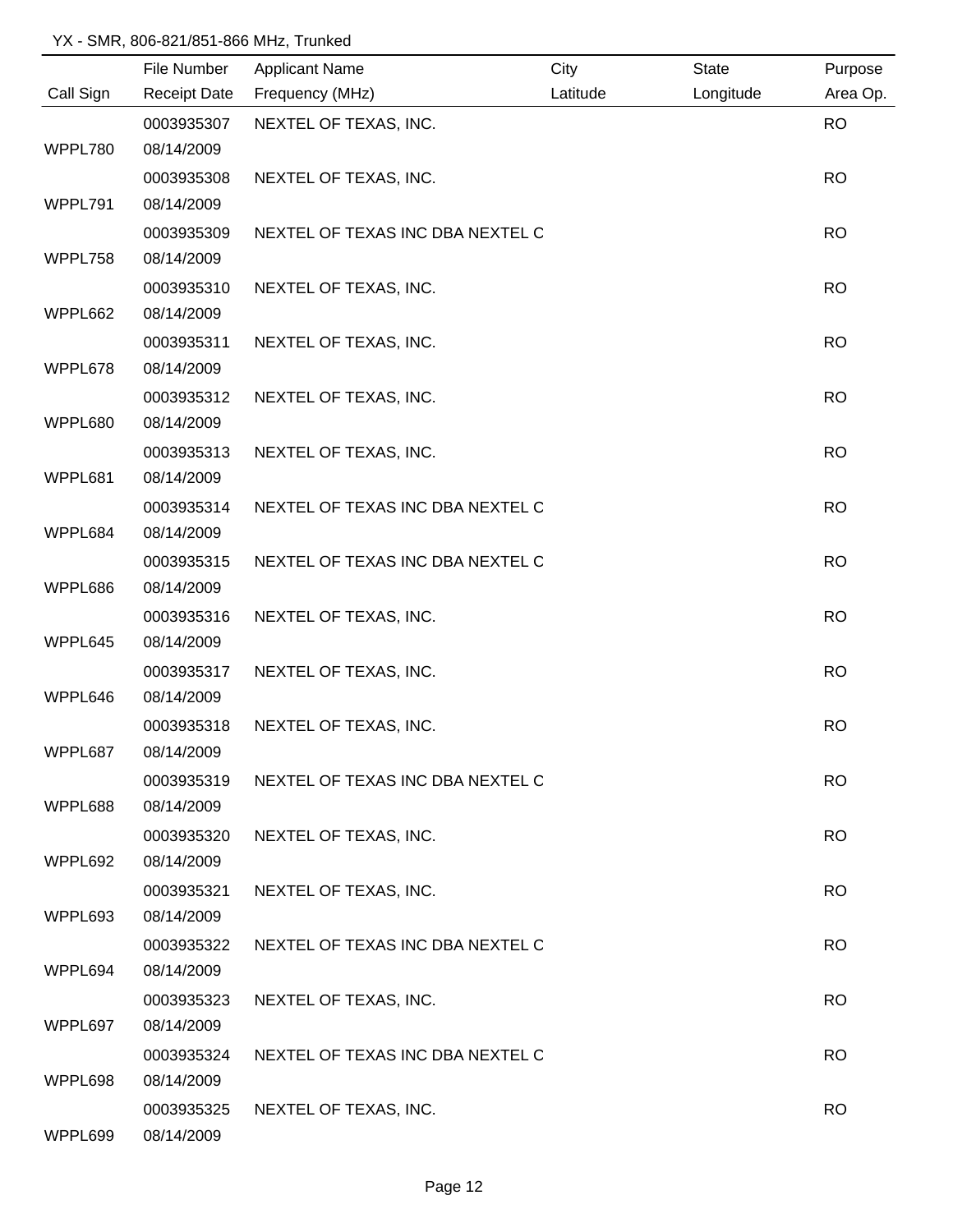|           | File Number         | <b>Applicant Name</b>            | City     | State     | Purpose   |
|-----------|---------------------|----------------------------------|----------|-----------|-----------|
| Call Sign | <b>Receipt Date</b> | Frequency (MHz)                  | Latitude | Longitude | Area Op.  |
|           | 0003935326          | NEXTEL OF TEXAS, INC.            |          |           | <b>RO</b> |
| WPPL702   | 08/14/2009          |                                  |          |           |           |
|           | 0003935327          | NEXTEL OF TEXAS, INC.            |          |           | <b>RO</b> |
| WPPL703   | 08/14/2009          |                                  |          |           |           |
|           | 0003935328          | NEXTEL OF TEXAS, INC.            |          |           | <b>RO</b> |
| WPPL704   | 08/14/2009          |                                  |          |           |           |
|           | 0003935329          | NEXTEL OF TEXAS, INC.            |          |           | <b>RO</b> |
| WPPL708   | 08/14/2009          |                                  |          |           |           |
|           | 0003935330          | NEXTEL OF TEXAS INC DBA NEXTEL C |          |           | <b>RO</b> |
| WPPL710   | 08/14/2009          |                                  |          |           |           |
|           | 0003935331          | NEXTEL OF TEXAS, INC.            |          |           | <b>RO</b> |
| WPPL711   | 08/14/2009          |                                  |          |           |           |
|           | 0003935332          | NEXTEL OF TEXAS INC DBA NEXTEL C |          |           | <b>RO</b> |
| WPPL713   | 08/14/2009          |                                  |          |           |           |
|           | 0003935333          | NEXTEL OF TEXAS, INC.            |          |           | <b>RO</b> |
| WPPL714   | 08/14/2009          |                                  |          |           |           |
|           | 0003935334          | NEXTEL OF TEXAS, INC.            |          |           | <b>RO</b> |
| WPPL716   | 08/14/2009          |                                  |          |           |           |
|           | 0003935335          | NEXTEL OF TEXAS, INC.            |          |           | <b>RO</b> |
| WPPL718   | 08/14/2009          |                                  |          |           |           |
|           | 0003935336          | NEXTEL OF TEXAS, INC.            |          |           | <b>RO</b> |
| WPPL719   | 08/14/2009          |                                  |          |           |           |
|           | 0003935337          | NEXTEL OF TEXAS, INC.            |          |           | <b>RO</b> |
| WPPL725   | 08/14/2009          |                                  |          |           |           |
|           | 0003935339          | NEXTEL OF TEXAS, INC.            |          |           | <b>RO</b> |
| WPPL778   | 08/14/2009          |                                  |          |           |           |
|           | 0003935340          | NEXTEL OF TEXAS, INC.            |          |           | <b>RO</b> |
| WPPL789   | 08/14/2009          |                                  |          |           |           |
|           | 0003935341          | NEXTEL OF TEXAS INC DBA NEXTEL C |          |           | <b>RO</b> |
| WPPL658   | 08/14/2009          |                                  |          |           |           |
|           | 0003935342          | NEXTEL OF TEXAS, INC.            |          |           | <b>RO</b> |
| WPPL671   | 08/14/2009          |                                  |          |           |           |
|           | 0003935343          | NEXTEL OF TEXAS, INC.            |          |           | <b>RO</b> |
| WPPL644   | 08/14/2009          |                                  |          |           |           |
|           | 0003935344          | NEXTEL OF TEXAS, INC.            |          |           | <b>RO</b> |
| WPPL696   | 08/14/2009          |                                  |          |           |           |
|           | 0003935345          | NEXTEL OF TEXAS, INC.            |          |           | <b>RO</b> |
| WPPL709   | 08/14/2009          |                                  |          |           |           |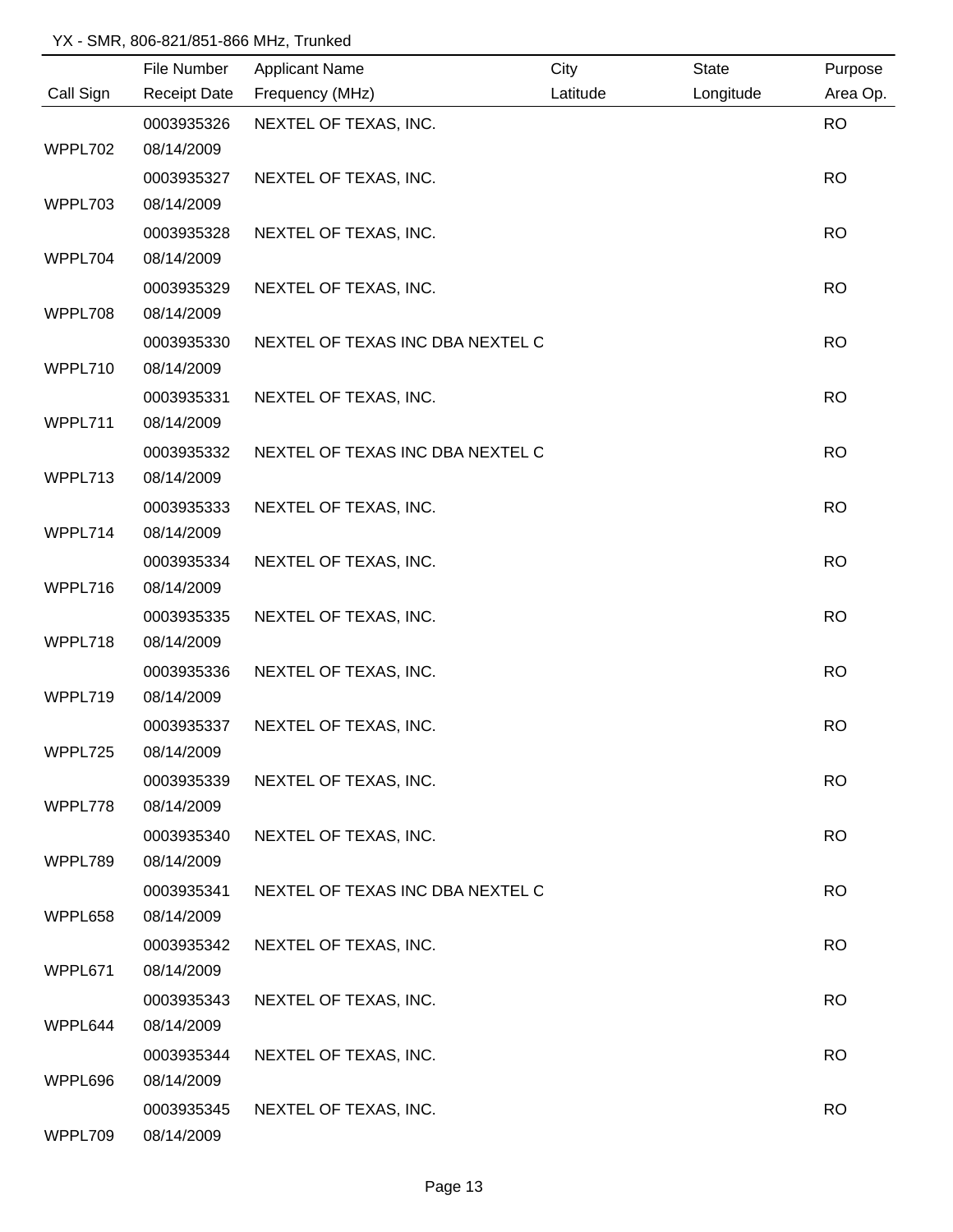|           | File Number         | <b>Applicant Name</b>            | City     | State     | Purpose   |
|-----------|---------------------|----------------------------------|----------|-----------|-----------|
| Call Sign | <b>Receipt Date</b> | Frequency (MHz)                  | Latitude | Longitude | Area Op.  |
|           | 0003935346          | NEXTEL OF TEXAS, INC.            |          |           | <b>RO</b> |
| WPPL726   | 08/14/2009          |                                  |          |           |           |
|           | 0003935348          | NEXTEL OF TEXAS, INC.            |          |           | <b>RO</b> |
| WPPL782   | 08/14/2009          |                                  |          |           |           |
|           | 0003935349          | NEXTEL OF TEXAS, INC.            |          |           | <b>RO</b> |
| WPPL800   | 08/14/2009          |                                  |          |           |           |
|           | 0003935350          | NEXTEL OF TEXAS, INC.            |          |           | <b>RO</b> |
| WPPL746   | 08/14/2009          |                                  |          |           |           |
|           | 0003935352          | NEXTEL OF TEXAS, INC.            |          |           | <b>RO</b> |
| WPPL766   | 08/14/2009          |                                  |          |           |           |
|           | 0003935353          | NEXTEL OF TEXAS, INC.            |          |           | <b>RO</b> |
| WPPL715   | 08/14/2009          |                                  |          |           |           |
|           | 0003935354          | NEXTEL OF TEXAS, INC.            |          |           | <b>RO</b> |
| WPPL653   | 08/14/2009          |                                  |          |           |           |
|           | 0003935355          | NEXTEL OF TEXAS INC DBA NEXTEL C |          |           | <b>RO</b> |
| WPPL741   | 08/14/2009          |                                  |          |           |           |
|           | 0003935356          | NEXTEL OF TEXAS INC DBA NEXTEL C |          |           | <b>RO</b> |
| WPPL685   | 08/14/2009          |                                  |          |           |           |
|           | 0003935357          | NEXTEL OF TEXAS, INC.            |          |           | <b>RO</b> |
| WPPL706   | 08/14/2009          |                                  |          |           |           |
|           | 0003935358          | NEXTEL OF TEXAS, INC.            |          |           | <b>RO</b> |
| WPPL652   | 08/14/2009          |                                  |          |           |           |
|           | 0003935359          | NEXTEL OF TEXAS, INC.            |          |           | <b>RO</b> |
| WPPL731   | 08/14/2009          |                                  |          |           |           |
|           | 0003935360          | NEXTEL OF TEXAS, INC.            |          |           | <b>RO</b> |
| WPPL677   | 08/14/2009          |                                  |          |           |           |
|           | 0003935361          | NEXTEL OF TEXAS, INC.            |          |           | <b>RO</b> |
| WPPL799   | 08/14/2009          |                                  |          |           |           |
|           | 0003935362          | NEXTEL OF TEXAS, INC.            |          |           | <b>RO</b> |
| WPPL707   | 08/14/2009          |                                  |          |           |           |
|           | 0003935363          | NEXTEL OF TEXAS, INC.            |          |           | <b>RO</b> |
| WPPL647   | 08/14/2009          |                                  |          |           |           |
|           | 0003935364          | NEXTEL OF TEXAS, INC.            |          |           | <b>RO</b> |
| WPPL700   | 08/14/2009          |                                  |          |           |           |
|           | 0003935365          | NEXTEL OF TEXAS, INC.            |          |           | <b>RO</b> |
| WPPL723   | 08/14/2009          |                                  |          |           |           |
|           | 0003935367          | NEXTEL OF TEXAS, INC.            |          |           | <b>RO</b> |
| WPPL797   | 08/14/2009          |                                  |          |           |           |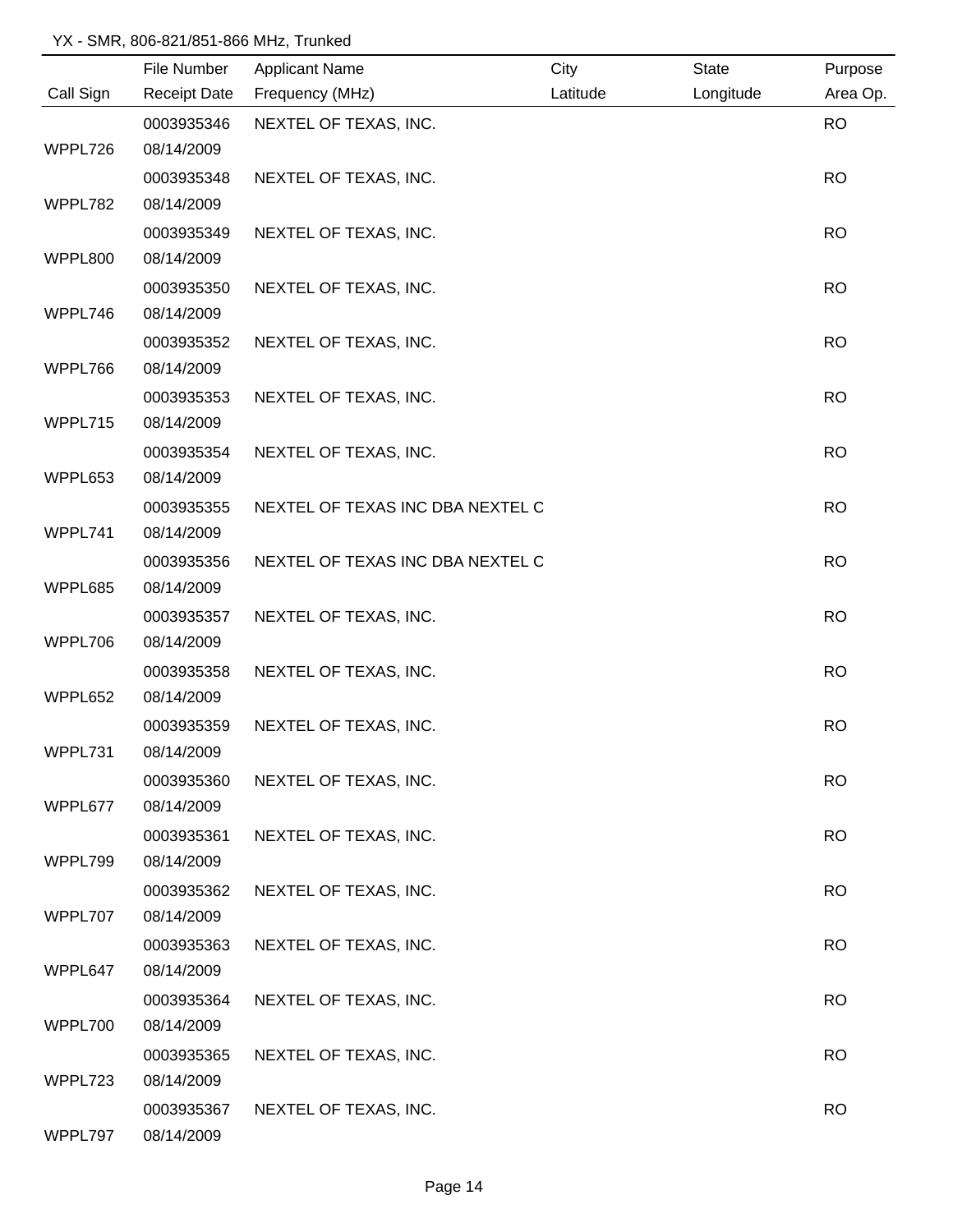|           | File Number         | <b>Applicant Name</b>            | City     | State     | Purpose   |
|-----------|---------------------|----------------------------------|----------|-----------|-----------|
| Call Sign | <b>Receipt Date</b> | Frequency (MHz)                  | Latitude | Longitude | Area Op.  |
|           | 0003935368          | NEXTEL OF TEXAS, INC.            |          |           | <b>RO</b> |
| WPPL750   | 08/14/2009          |                                  |          |           |           |
|           | 0003935370          | NEXTEL OF TEXAS, INC.            |          |           | <b>RO</b> |
| WPPL668   | 08/14/2009          |                                  |          |           |           |
|           | 0003935371          | NEXTEL OF TEXAS, INC.            |          |           | <b>RO</b> |
| WPPL682   | 08/14/2009          |                                  |          |           |           |
|           | 0003935372          | NEXTEL OF TEXAS, INC.            |          |           | <b>RO</b> |
| WPPL720   | 08/14/2009          |                                  |          |           |           |
|           | 0003935373          | NEXTEL OF TEXAS, INC.            |          |           | <b>RO</b> |
| WPPL779   | 08/14/2009          |                                  |          |           |           |
|           | 0003935374          | NEXTEL OF TEXAS, INC.            |          |           | <b>RO</b> |
| WPPL794   | 08/14/2009          |                                  |          |           |           |
|           | 0003935375          | NEXTEL OF TEXAS, INC.            |          |           | <b>RO</b> |
| WPPL757   | 08/14/2009          |                                  |          |           |           |
|           | 0003935376          | NEXTEL OF TEXAS, INC.            |          |           | <b>RO</b> |
| WPPL705   | 08/14/2009          |                                  |          |           |           |
|           | 0003935377          | NEXTEL OF TEXAS, INC.            |          |           | <b>RO</b> |
| WPPI944   | 08/14/2009          |                                  |          |           |           |
|           | 0003935379          | NEXTEL OF TEXAS INC DBA NEXTEL C |          |           | <b>RO</b> |
| WPPL663   | 08/14/2009          |                                  |          |           |           |
|           | 0003935380          | NEXTEL OF TEXAS, INC.            |          |           | <b>RO</b> |
| WPPL674   | 08/14/2009          |                                  |          |           |           |
|           | 0003935381          | NEXTEL OF TEXAS, INC.            |          |           | <b>RO</b> |
| WPPL683   | 08/14/2009          |                                  |          |           |           |
|           | 0003935382          | NEXTEL OF TEXAS, INC.            |          |           | <b>RO</b> |
| WPPL690   | 08/14/2009          |                                  |          |           |           |
|           | 0003935383          | NEXTEL OF TEXAS, INC.            |          |           | <b>RO</b> |
| WPPL701   | 08/14/2009          |                                  |          |           |           |
|           | 0003935384          | NEXTEL OF TEXAS, INC.            |          |           | <b>RO</b> |
| WPPL712   | 08/14/2009          |                                  |          |           |           |
|           | 0003935385          | NEXTEL OF TEXAS INC DBA NEXTEL C |          |           | <b>RO</b> |
| WPPL721   | 08/14/2009          |                                  |          |           |           |
|           | 0003935386          | NEXTEL OF TEXAS INC DBA NEXTEL C |          |           | <b>RO</b> |
| WPPL774   | 08/14/2009          |                                  |          |           |           |
|           | 0003935387          | NEXTEL OF TEXAS, INC.            |          |           | <b>RO</b> |
| WPPL785   | 08/14/2009          |                                  |          |           |           |
|           | 0003935388          | NEXTEL OF TEXAS, INC.            |          |           | <b>RO</b> |
| WPPL795   | 08/14/2009          |                                  |          |           |           |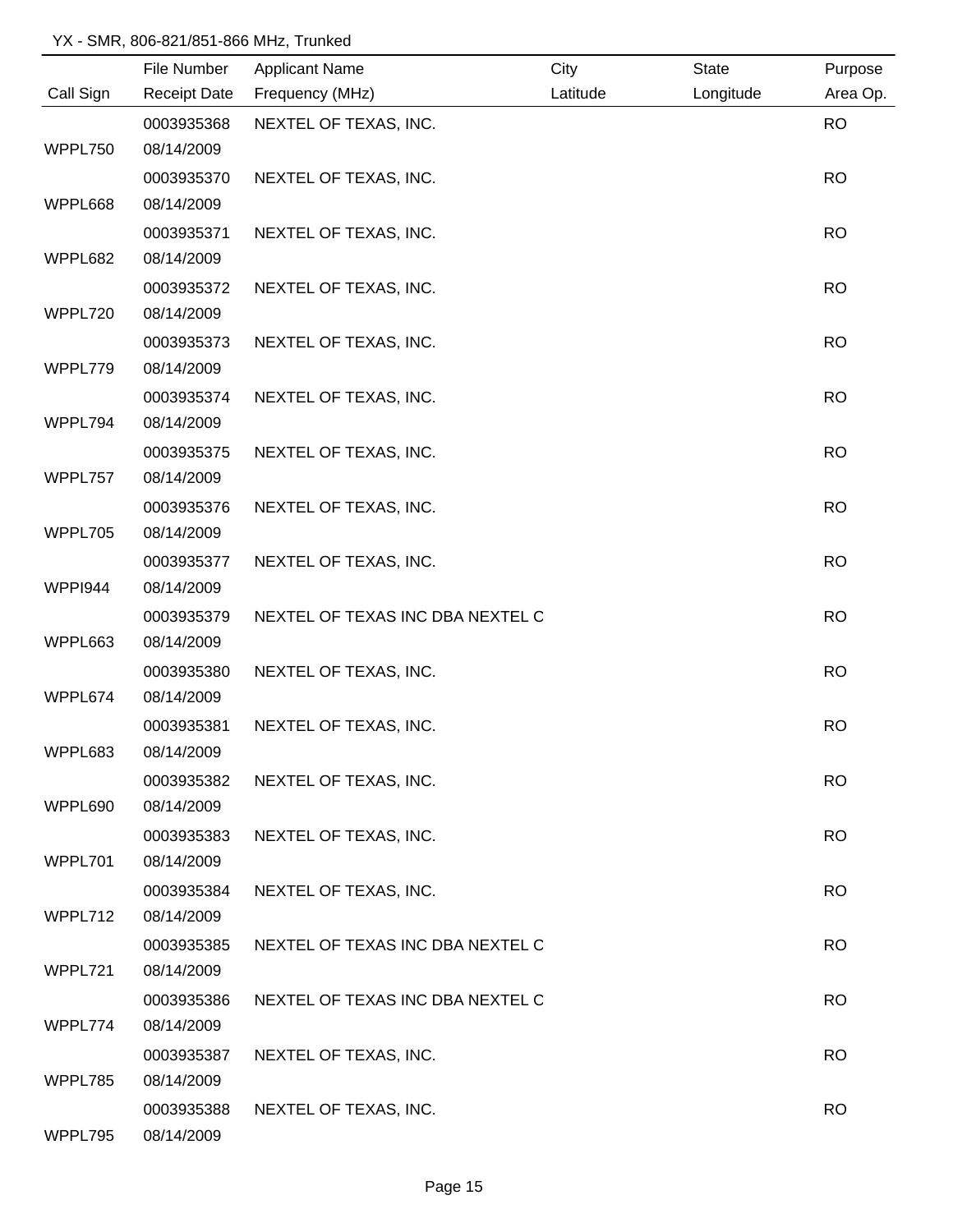|           | File Number         | <b>Applicant Name</b>            | City     | <b>State</b> | Purpose   |
|-----------|---------------------|----------------------------------|----------|--------------|-----------|
| Call Sign | <b>Receipt Date</b> | Frequency (MHz)                  | Latitude | Longitude    | Area Op.  |
|           | 0003935389          | NEXTEL OF TEXAS INC DBA NEXTEL C |          |              | <b>RO</b> |
| WPPL740   | 08/14/2009          |                                  |          |              |           |
|           | 0003935390          | NEXTEL OF TEXAS, INC.            |          |              | <b>RO</b> |
| WPPL751   | 08/14/2009          |                                  |          |              |           |
|           | 0003935392          | NEXTEL OF TEXAS, INC.            |          |              | <b>RO</b> |
| WPPL793   | 08/14/2009          |                                  |          |              |           |
|           | 0003935393          | NEXTEL OF TEXAS, INC.            |          |              | <b>RO</b> |
| WPPL796   | 08/14/2009          |                                  |          |              |           |
|           | 0003935394          | NEXTEL OF TEXAS, INC.            |          |              | <b>RO</b> |
| WPPL798   | 08/14/2009          |                                  |          |              |           |
|           | 0003935395          | NEXTEL OF TEXAS INC DBA NEXTEL C |          |              | <b>RO</b> |
| WPPL736   | 08/14/2009          |                                  |          |              |           |
|           | 0003935396          | NEXTEL OF TEXAS, INC.            |          |              | <b>RO</b> |
| WPPL737   | 08/14/2009          |                                  |          |              |           |
|           | 0003935397          | NEXTEL OF TEXAS, INC.            |          |              | <b>RO</b> |
| WPPL738   | 08/14/2009          |                                  |          |              |           |
|           | 0003935398          | NEXTEL OF TEXAS, INC.            |          |              | <b>RO</b> |
| WPPL739   | 08/14/2009          |                                  |          |              |           |
|           | 0003935399          | NEXTEL OF TEXAS, INC.            |          |              | <b>RO</b> |
| WPPL742   | 08/14/2009          |                                  |          |              |           |
|           | 0003935400          | NEXTEL OF TEXAS INC DBA NEXTEL C |          |              | <b>RO</b> |
| WPPL743   | 08/14/2009          |                                  |          |              |           |
|           | 0003935401          | NEXTEL OF TEXAS, INC.            |          |              | <b>RO</b> |
| WPPL744   | 08/14/2009          |                                  |          |              |           |
|           | 0003935402          | NEXTEL OF TEXAS, INC.            |          |              | <b>RO</b> |
| WPPL747   | 08/14/2009          |                                  |          |              |           |
|           | 0003935403          | NEXTEL OF TEXAS, INC.            |          |              | <b>RO</b> |
| WPPL748   | 08/14/2009          |                                  |          |              |           |
|           | 0003935404          | NEXTEL OF TEXAS, INC.            |          |              | <b>RO</b> |
| WPPL749   | 08/14/2009          |                                  |          |              |           |
|           | 0003935407          | NEXTEL OF TEXAS, INC.            |          |              | <b>RO</b> |
| WPPL755   | 08/14/2009          |                                  |          |              |           |
|           | 0003935408          | NEXTEL OF TEXAS INC DBA NEXTEL C |          |              | <b>RO</b> |
| WPPL759   | 08/14/2009          |                                  |          |              |           |
|           | 0003935411          | NEXTEL OF TEXAS, INC.            |          |              | <b>RO</b> |
| WPPL764   | 08/14/2009          |                                  |          |              |           |
|           | 0003935415          | NEXTEL OF TEXAS, INC.            |          |              | <b>RO</b> |
| WPPK761   | 08/14/2009          |                                  |          |              |           |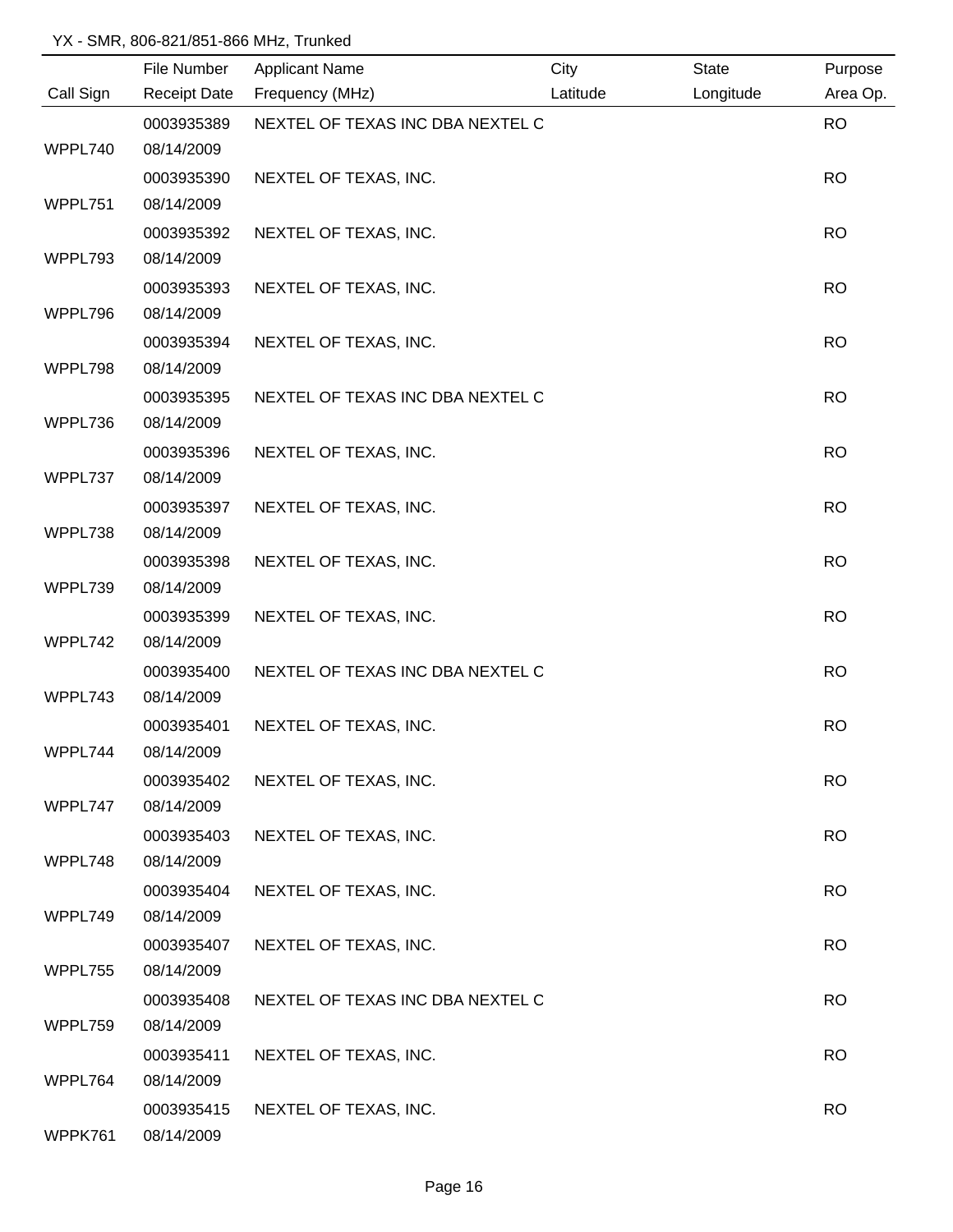|           | File Number         | <b>Applicant Name</b>            | City     | <b>State</b> | Purpose   |
|-----------|---------------------|----------------------------------|----------|--------------|-----------|
| Call Sign | <b>Receipt Date</b> | Frequency (MHz)                  | Latitude | Longitude    | Area Op.  |
|           | 0003935416          | NEXTEL OF TEXAS INC DBA NEXTEL C |          |              | <b>RO</b> |
| WPPL657   | 08/14/2009          |                                  |          |              |           |
|           | 0003935417          | NEXTEL OF TEXAS, INC.            |          |              | <b>RO</b> |
| WPPL667   | 08/14/2009          |                                  |          |              |           |
|           | 0003935418          | NEXTEL OF TEXAS, INC.            |          |              | <b>RO</b> |
| WPPL643   | 08/14/2009          |                                  |          |              |           |
|           | 0003935419          | NEXTEL OF TEXAS INC DBA NEXTEL C |          |              | <b>RO</b> |
| WPPL695   | 08/14/2009          |                                  |          |              |           |
|           | 0003935430          | NEXTEL OF TEXAS, INC.            |          |              | <b>RO</b> |
| WPPL654   | 08/14/2009          |                                  |          |              |           |
|           | 0003935431          | NEXTEL OF TEXAS INC DBA NEXTEL C |          |              | <b>RO</b> |
| WPPL655   | 08/14/2009          |                                  |          |              |           |
|           | 0003935432          | NEXTEL OF TEXAS INC DBA NEXTEL C |          |              | <b>RO</b> |
| WPPL656   | 08/14/2009          |                                  |          |              |           |
|           | 0003935433          | NEXTEL OF TEXAS INC DBA NEXTEL C |          |              | <b>RO</b> |
| WPPL659   | 08/14/2009          |                                  |          |              |           |
|           | 0003935434          | NEXTEL OF TEXAS, INC.            |          |              | <b>RO</b> |
| WPPL660   | 08/14/2009          |                                  |          |              |           |
|           | 0003935435          | NEXTEL OF TEXAS, INC.            |          |              | <b>RO</b> |
| WPPL661   | 08/14/2009          |                                  |          |              |           |
|           | 0003935436          | NEXTEL OF TEXAS, INC.            |          |              | <b>RO</b> |
| WPPL664   | 08/14/2009          |                                  |          |              |           |
|           | 0003935437          | NEXTEL OF TEXAS INC DBA NEXTEL C |          |              | <b>RO</b> |
| WPPL665   | 08/14/2009          |                                  |          |              |           |
|           | 0003935438          | NEXTEL OF TEXAS, INC.            |          |              | <b>RO</b> |
| WPPL666   | 08/14/2009          |                                  |          |              |           |
|           | 0003935439          | NEXTEL OF TEXAS, INC.            |          |              | <b>RO</b> |
| WPPL670   | 08/14/2009          |                                  |          |              |           |
|           | 0003935440          | NEXTEL OF TEXAS, INC.            |          |              | <b>RO</b> |
| WPPL673   | 08/14/2009          |                                  |          |              |           |
|           | 0003935441          | NEXTEL OF TEXAS, INC.            |          |              | <b>RO</b> |
| WPPL675   | 08/14/2009          |                                  |          |              |           |
|           | 0003935442          | NEXTEL OF TEXAS, INC.            |          |              | <b>RO</b> |
| WPPL676   | 08/14/2009          |                                  |          |              |           |
|           | 0003935443          | NEXTEL OF TEXAS, INC.            |          |              | <b>RO</b> |
| WPPL788   | 08/14/2009          |                                  |          |              |           |
|           | 0003935474          | NEXTEL WIP LICENSE CORP.         |          |              | <b>RO</b> |
| WPPK407   | 08/14/2009          |                                  |          |              |           |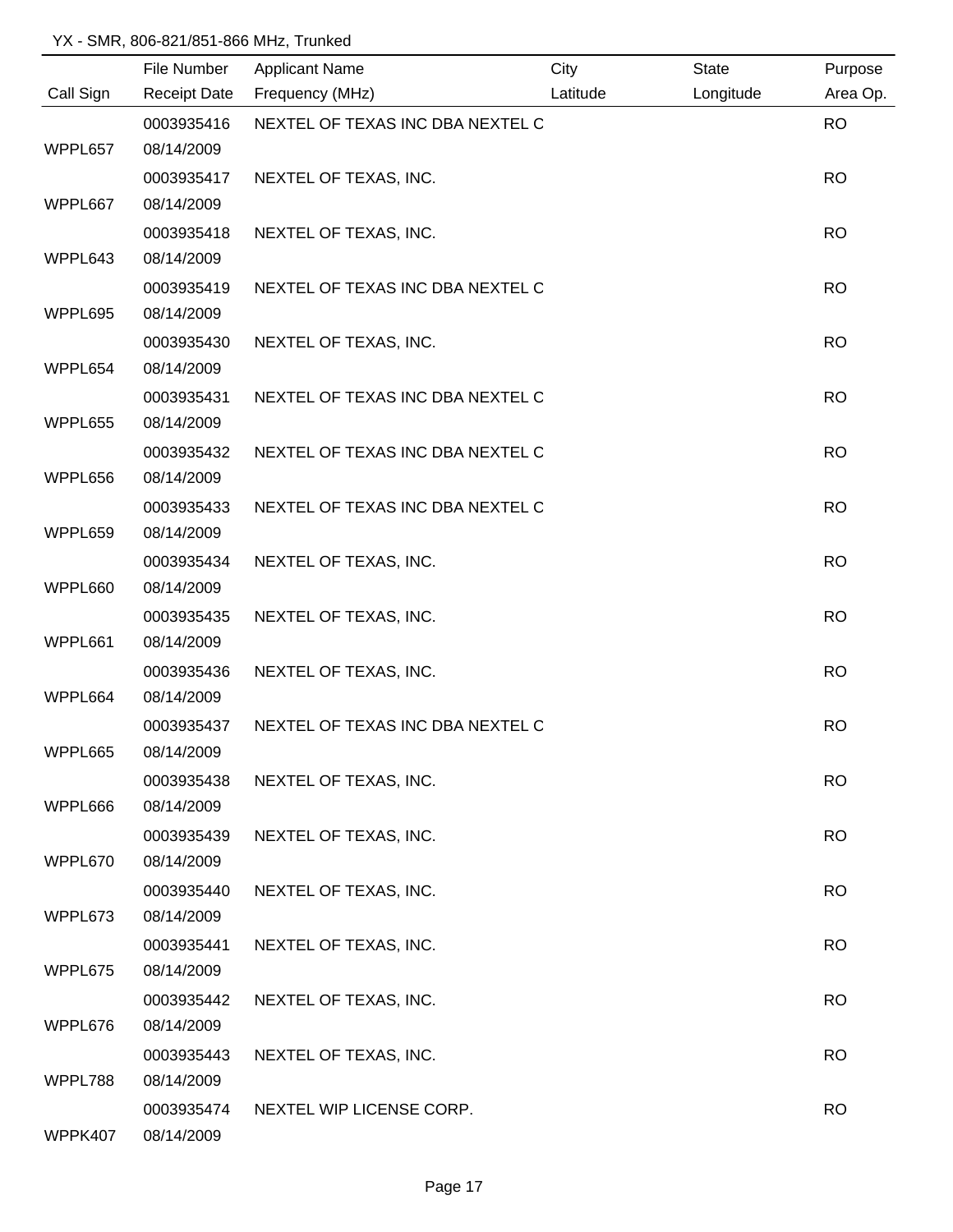|                | File Number         | <b>Applicant Name</b>    | City     | <b>State</b> | Purpose   |
|----------------|---------------------|--------------------------|----------|--------------|-----------|
| Call Sign      | <b>Receipt Date</b> | Frequency (MHz)          | Latitude | Longitude    | Area Op.  |
|                | 0003935475          | NEXTEL WIP LICENSE CORP. |          |              | <b>RO</b> |
| WNIX543        | 08/14/2009          |                          |          |              |           |
|                | 0003935476          | NEXTEL WIP LICENSE CORP. |          |              | <b>RO</b> |
| WNRQ865        | 08/14/2009          |                          |          |              |           |
|                | 0003935477          | NEXTEL WIP LICENSE CORP. |          |              | <b>RO</b> |
| WNZX508        | 08/14/2009          |                          |          |              |           |
|                | 0003935478          | NEXTEL WIP LICENSE CORP. |          |              | <b>RO</b> |
| WPPK403        | 08/14/2009          |                          |          |              |           |
|                | 0003935479          | NEXTEL WIP LICENSE CORP. |          |              | <b>RO</b> |
| WPPJ307        | 08/14/2009          |                          |          |              |           |
|                | 0003935480          | NEXTEL WIP LICENSE CORP. |          |              | <b>RO</b> |
| WPPJ334        | 08/14/2009          |                          |          |              |           |
|                | 0003935481          | NEXTEL WIP LICENSE CORP. |          |              | <b>RO</b> |
| WPPK411        | 08/14/2009          |                          |          |              |           |
|                | 0003935483          | NEXTEL WIP LICENSE CORP. |          |              | <b>RO</b> |
| WPPK409        | 08/14/2009          |                          |          |              |           |
|                | 0003935484          | NEXTEL WIP LICENSE CORP. |          |              | <b>RO</b> |
| <b>WPPI708</b> | 08/14/2009          |                          |          |              |           |
|                | 0003935485          | NEXTEL WIP LICENSE CORP. |          |              | <b>RO</b> |
| WPPJ303        | 08/14/2009          |                          |          |              |           |
|                | 0003935486          | NEXTEL WIP LICENSE CORP. |          |              | <b>RO</b> |
| WPPJ305        | 08/14/2009          |                          |          |              |           |
|                | 0003935487          | NEXTEL WIP LICENSE CORP. |          |              | <b>RO</b> |
| WPPJ308        | 08/14/2009          |                          |          |              |           |
|                | 0003935488          | NEXTEL WIP LICENSE CORP. |          |              | <b>RO</b> |
| WPPJ309        | 08/14/2009          |                          |          |              |           |
|                | 0003935489          | NEXTEL WIP LICENSE CORP. |          |              | <b>RO</b> |
| WPPJ310        | 08/14/2009          |                          |          |              |           |
|                | 0003935490          | Nextel WIP License Corp. |          |              | <b>RO</b> |
| WPPJ311        | 08/14/2009          |                          |          |              |           |
|                | 0003935491          | NEXTEL WIP LICENSE CORP. |          |              | <b>RO</b> |
| WPPJ314        | 08/14/2009          |                          |          |              |           |
|                | 0003935492          | NEXTEL WIP LICENSE CORP. |          |              | <b>RO</b> |
| WPPJ315        | 08/14/2009          |                          |          |              |           |
|                | 0003935493          | NEXTEL WIP LICENSE CORP. |          |              | <b>RO</b> |
| WPPJ316        | 08/14/2009          |                          |          |              |           |
|                | 0003935494          | NEXTEL WIP LICENSE CORP. |          |              | <b>RO</b> |
| WPPJ335        | 08/14/2009          |                          |          |              |           |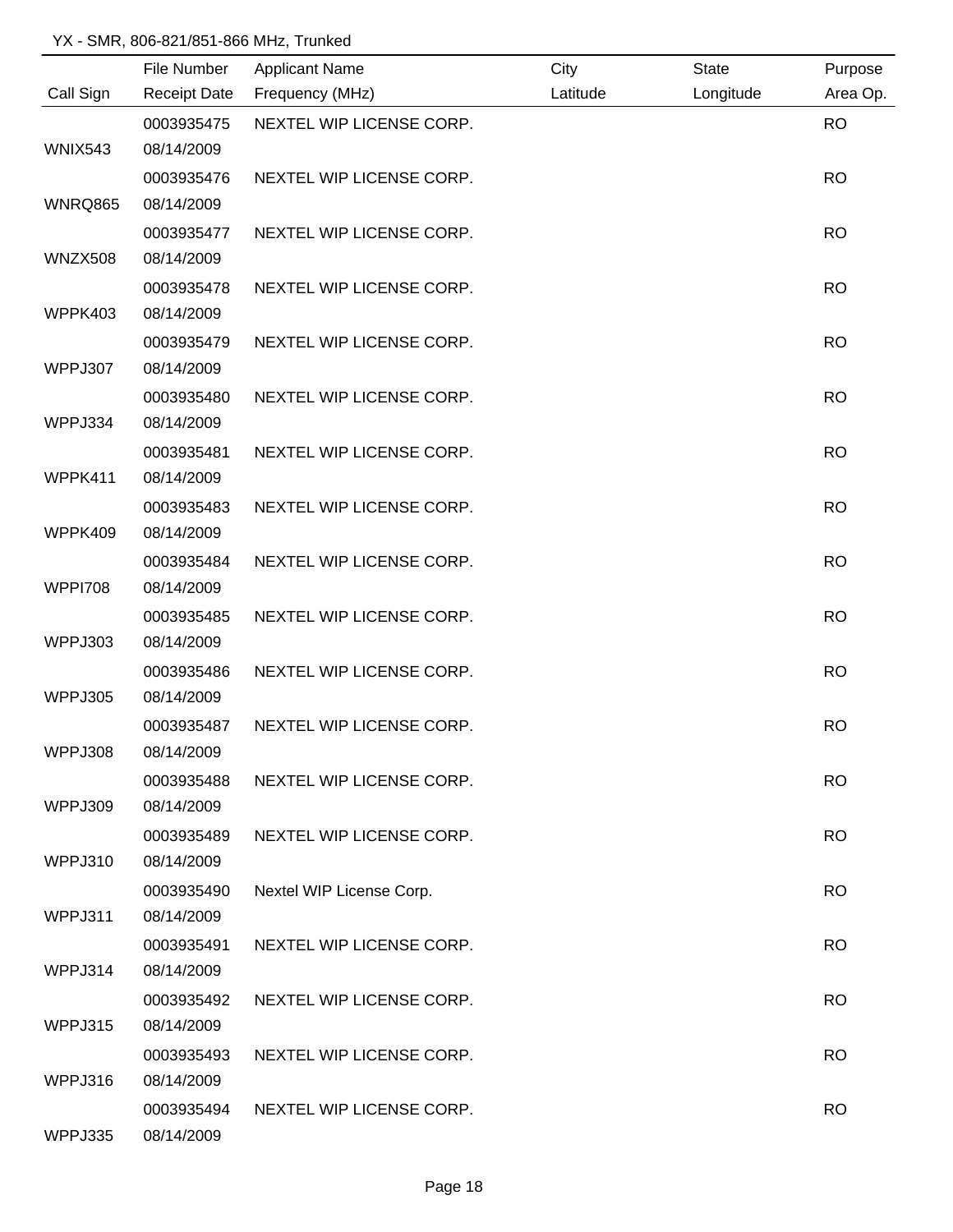|           | File Number         | <b>Applicant Name</b>    | City     | <b>State</b> | Purpose   |
|-----------|---------------------|--------------------------|----------|--------------|-----------|
| Call Sign | <b>Receipt Date</b> | Frequency (MHz)          | Latitude | Longitude    | Area Op.  |
|           | 0003935495          | NEXTEL WIP LICENSE CORP. |          |              | <b>RO</b> |
| WPPK400   | 08/14/2009          |                          |          |              |           |
|           | 0003935496          | NEXTEL WIP LICENSE CORP. |          |              | <b>RO</b> |
| WPPK401   | 08/14/2009          |                          |          |              |           |
|           | 0003935497          | NEXTEL WIP LICENSE CORP. |          |              | <b>RO</b> |
| WPPK404   | 08/14/2009          |                          |          |              |           |
|           | 0003935498          | NEXTEL WIP LICENSE CORP. |          |              | <b>RO</b> |
| WPPK405   | 08/14/2009          |                          |          |              |           |
|           | 0003935499          | NEXTEL WIP LICENSE CORP. |          |              | <b>RO</b> |
| WPPK406   | 08/14/2009          |                          |          |              |           |
|           | 0003935500          | NEXTEL WIP LICENSE CORP. |          |              | <b>RO</b> |
| WPPK410   | 08/14/2009          |                          |          |              |           |
|           | 0003935501          | NEXTEL WIP LICENSE CORP. |          |              | <b>RO</b> |
| WPPK412   | 08/14/2009          |                          |          |              |           |
|           | 0003935502          | NEXTEL WIP LICENSE CORP. |          |              | <b>RO</b> |
| WPPK413   | 08/14/2009          |                          |          |              |           |
|           | 0003935503          | NEXTEL WIP LICENSE CORP. |          |              | <b>RO</b> |
| WPPK415   | 08/14/2009          |                          |          |              |           |
|           | 0003935504          | NEXTEL WIP LICENSE CORP. |          |              | <b>RO</b> |
| WPPK416   | 08/14/2009          |                          |          |              |           |
|           | 0003935505          | NEXTEL WIP LICENSE CORP. |          |              | <b>RO</b> |
| WPPK762   | 08/14/2009          |                          |          |              |           |
|           | 0003935506          | NEXTEL WIP LICENSE CORP. |          |              | <b>RO</b> |
| WPPK763   | 08/14/2009          |                          |          |              |           |
|           | 0003935507          | NEXTEL WIP LICENSE CORP. |          |              | <b>RO</b> |
| WPPK764   | 08/14/2009          |                          |          |              |           |
|           | 0003935508          | NEXTEL WIP LICENSE CORP. |          |              | <b>RO</b> |
| WPPK765   | 08/14/2009          |                          |          |              |           |
|           | 0003935509          | NEXTEL WIP LICENSE CORP. |          |              | <b>RO</b> |
| WPPK799   | 08/14/2009          |                          |          |              |           |
|           | 0003935510          | NEXTEL WIP LICENSE CORP. |          |              | <b>RO</b> |
| WPPL689   | 08/14/2009          |                          |          |              |           |
|           | 0003935511          | NEXTEL WIP LICENSE CORP. |          |              | <b>RO</b> |
| WPPL786   | 08/14/2009          |                          |          |              |           |
|           | 0003935514          | NEXTEL WIP LICENSE CORP. |          |              | <b>RO</b> |
| WNQQ224   | 08/14/2009          |                          |          |              |           |
|           | 0003935515          | NEXTEL WIP LICENSE CORP. |          |              | <b>RO</b> |
| WPPJ306   | 08/14/2009          |                          |          |              |           |